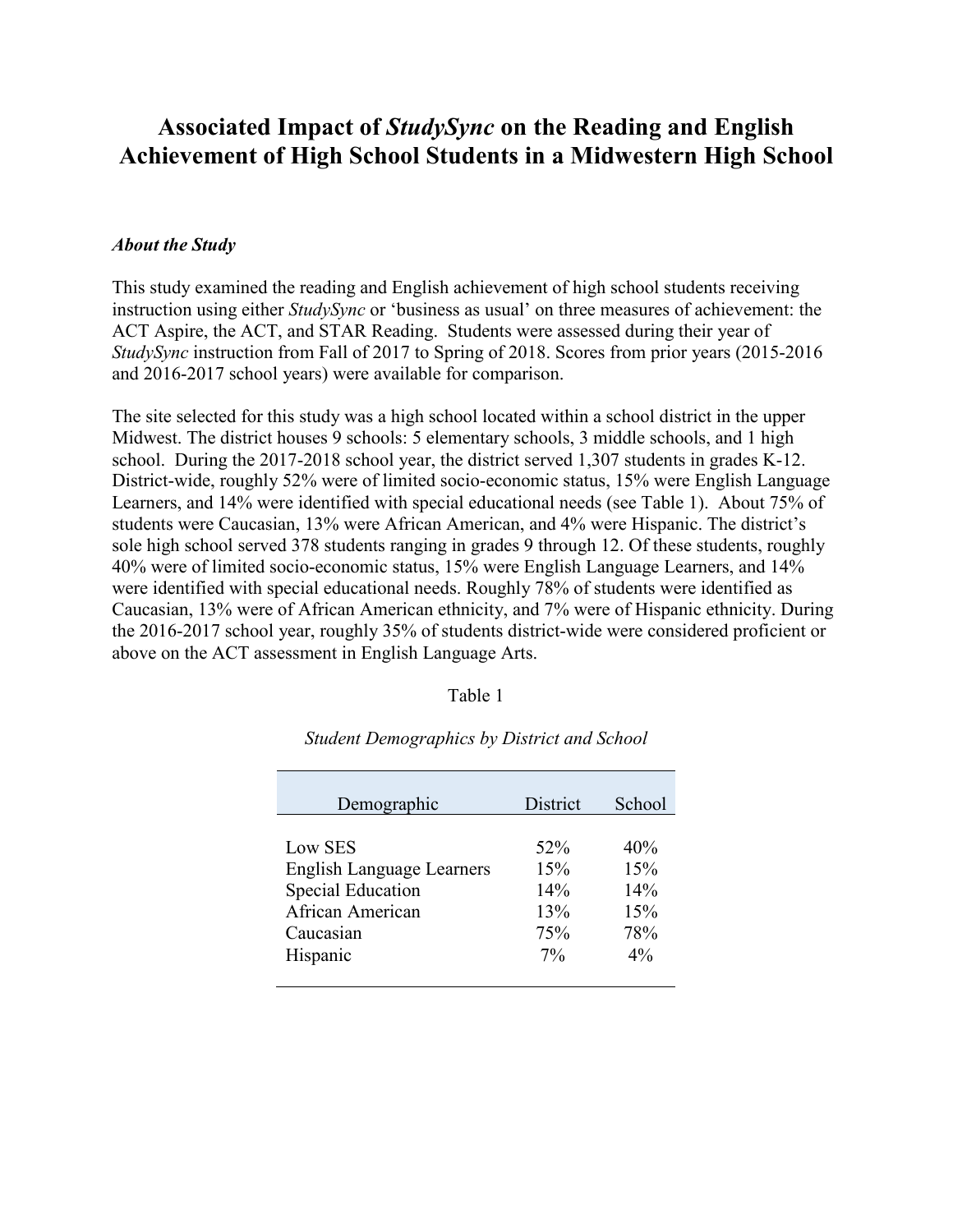At the start, 211 students participated in the study: 74 students were in the 9<sup>th</sup> grade, 53 students were in the  $10^{th}$  grade, 49 students were in the  $11^{th}$  grade, and 35 students were in the  $12^{th}$  grade. It should be noted that more complete data was available for students in the  $9<sup>th</sup>$  and  $10<sup>th</sup>$  grades, followed by  $11<sup>th</sup>$  grade and finally,  $12<sup>th</sup>$  grade. Nearly half of scores on the 2018 Spring STAR assessment was missing for 12<sup>th</sup> grade students, and student growth percentile (SGP) scores were missing for many 11<sup>th</sup> grade students. All analyses reported here were based on available information.

#### **Measures**

### *STAR Reading*

*STAR Reading* is a computer-adaptive reading comprehension test, which automatically adjusts the difficulty of test items based on the skill level of the student. Provided scores on the STAR include scaled scores, percentile ranks, and student growth percentile (SGP) scores. Student growth percentiles (SGP) consider student performance *across* years and compare the performance of student's current achievement to that of students with similar achievement on previous assessments. Scaled scores are vertically-scaled scores, which permit students' progress to be monitored across grades and across several test administrations. STAR Reading scaled scores range from  $0 - 1400$ , with higher scores indicating higher performance in reading. Percentile ranks compare a student's performance to that of a nationally normed sample of students and indicate the percentage of students scoring at or below a given percentile score. For example, 'Student A' with a percentile rank of 73 means that 73 percent of students scored lower than Student A on that particular assessment. Using the same example for percentile ranks, 'Student A' with an SGP of 73 means that Student A scored higher than 73 students with similar achievement on previous assessments. Higher values suggest higher levels of growth, compared to students with similar score histories. The STAR was administered to students in the Fall, Winter, and Spring of each year.

#### *ACT Aspire* and *ACT*

The ACT Aspire (ACT, Inc., 2017) and the ACT are vertically-scaled, summative assessments designed to measure student achievement in English, reading, mathematics, science, and writing, as well as progress toward college and career readiness standards. The ACT Aspire is typically administered to students in the  $9<sup>th</sup>$  and  $10<sup>th</sup>$  grades and the ACT is typically administered to students in the  $11<sup>th</sup>$  and/or  $12<sup>th</sup>$  grades. Scores on the ACT Aspire are two-digit scaled scores ranging from  $1 - 36$  and are provided for each subtest and for the test as a whole. Gain scores represent the difference in score from one year to the next and are calculated for all subtests with the exception of the Writing subtest, on which performance is scored using a rubric. Student growth percentiles (SGP) indicate the student's current achievement compared to students with similar prior achievement. For example, a student with an SGP of 80 indicates that the student showed more growth than 80% of peers with similar levels of achievement. On the ACT Aspire and ACT, students with SGPs lower than 25 are considered to exhibit 'Low' growth. SGPs between 25 and 75 represent 'Average' growth, and SGPs above 75 represent 'High' growth (ACT Aspire, 2017, p. 14.5).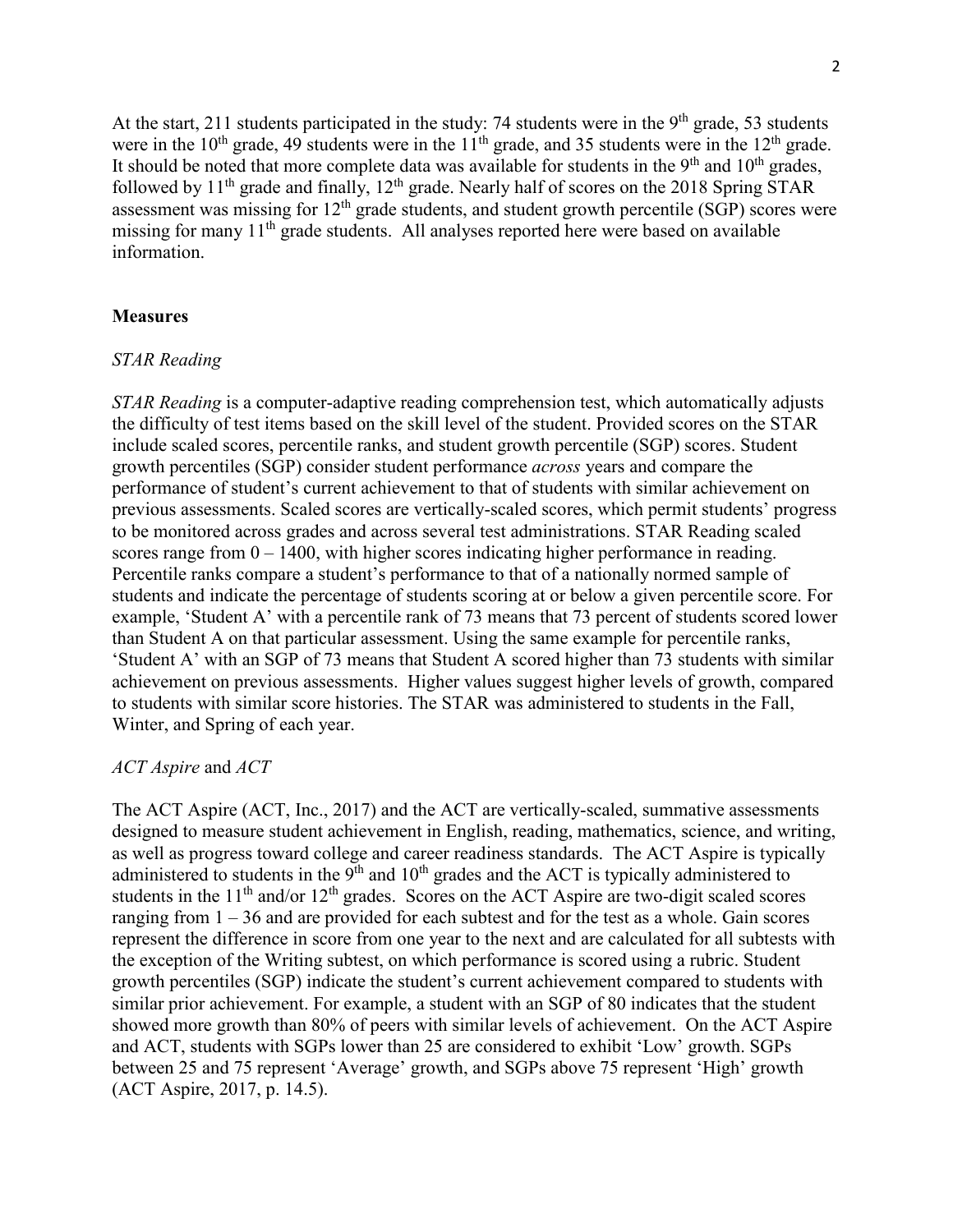### *Data*

Three years' worth of STAR data was provided for students: Fall, Winter, and Spring benchmark scores during the 2017-2018 school year when *StudySync* was implemented, and Fall, Winter, and Spring benchmark scores for the two years prior to implementation (during the 2015-2016 and 2016-2017 school years). Given the multi-year span of the study, there were instances in which students had missing data and some analysis could not be computed. On the STAR assessment, students with two of three missing benchmark scores for a particular year were eliminated from that analysis. Scores for students with one missing benchmark score were estimated using multiple imputation. On the Spring, 2018 benchmark assessment of STAR reading, mean scores are not reported for  $11<sup>th</sup>$  and  $12<sup>th</sup>$  grade students, due to the amount of missing data on that particular administration (15 of 35 scores were not reported for  $12<sup>th</sup>$ graders). As of this writing,  $2017-2018$  scores on the ACT were not provided for  $12<sup>th</sup>$  graders, and SGP scores were missing on some measures for  $11<sup>th</sup>$  graders.

Table 2 highlights available scores on the ACT Aspire and the ACT based on students' grade level during the 2017-2018 school year. Students who were in the 9<sup>th</sup> grade during the 2017-2018 year were administered the ACT Aspire. Students who were in the  $10<sup>th</sup>$  grade during the 2017-2018 school year were administered the ACT Aspire and were also administered the ACT Aspire during the previous school year (2016-2017) while 9<sup>th</sup> graders. Students in the 11<sup>th</sup> grade during the 2017-2018 school year were administered the ACT and were administered the ACT Aspire during the previous school year (2016-2017) while  $10^{th}$  graders. Data for  $12^{th}$  grade students included scores on the 2016-2017 administration of the ACT.

#### Table 2

|             |    |     | 16-17 ACT Aspire 17-18 ACT Aspire 16-17 ACT 17-18 ACT |                |     |
|-------------|----|-----|-------------------------------------------------------|----------------|-----|
| Grade Level |    |     |                                                       |                |     |
|             |    | No  | Yes                                                   | No             | No  |
|             | 10 | Yes | Yes                                                   | No             | No  |
|             | 11 | Yes | No                                                    | N <sub>0</sub> | Yes |
|             | 12 | Nο  | Nο                                                    | Yes            | Nο  |

## *Available ACT Aspire and ACT Test Scores by Grade Level*

Based on the available data, examinations of student performance before implementation of *StudySync* and after implementation of *StudySync* were made within and across cohorts. That is, the scores for the *same* group of students were compared when possible, and the scores for *different* groups of students who were of similar grade level were compared.

Across all grades, the grade levels reported here represent students' identified grade level during the 2017-2018 school year. So, students identified as  $9<sup>th</sup>$  graders were in the  $9<sup>th</sup>$  grade during the 2017-2018 school year. Therefore, scores on assessments during the 2017-2018 school year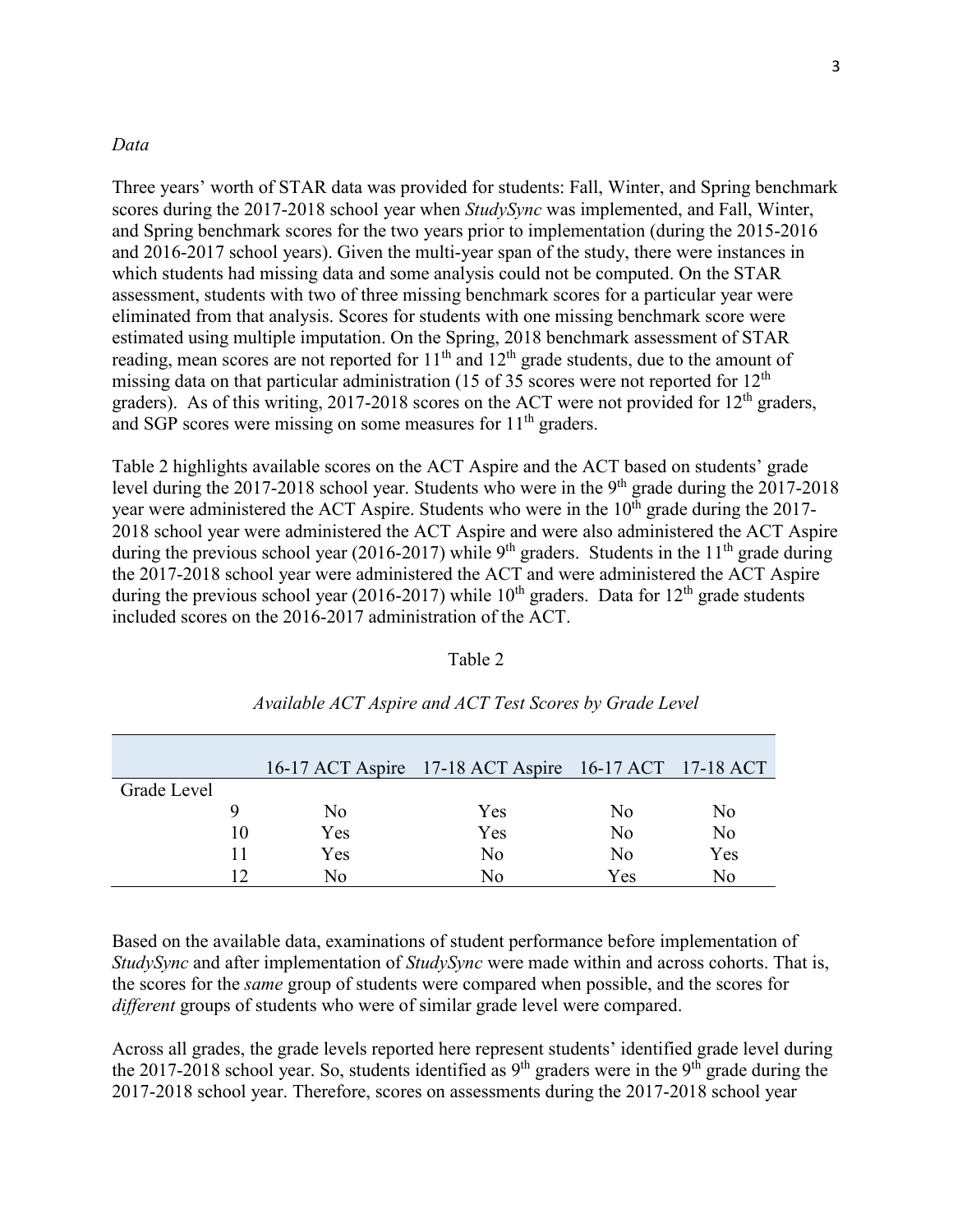reflects their performance as  $9<sup>th</sup>$  graders. This same group of students were  $8<sup>th</sup>$  graders during the 2016-2017 school year; therefore, scores on any 2016-2017 assessments reflect their performance as 8th graders. Finally, 2015-2016 scores for this particular cohort of students reflects their performance as 7<sup>th</sup> graders.

## **Results: STAR Reading**

#### *How did students perform on the STAR Reading Assessment, within and across cohorts?*

This section illustrates the performance of students on the STAR Reading assessment. First, the mean scaled scores are provided on the Fall, Winter, and Spring administrations of the STAR during the year of *StudySync* implementation (2017-2018 school year) and two years prior. Additional analysis, including the median percentile score and percentage of students meeting benchmarks are presented.





Figure 1 highlights the mean scaled score on the Fall, Winter, and Spring STAR benchmark assessment for the same group of  $9<sup>th</sup>$  graders. The mean scores reported here reflect the mean of imputed values (as some variables were missing). Recall that scores during the 2015-2016 and 2016-2017 school years reflect student performance prior to *StudySync* implementation and scores during the 2017-2018 school year reflect student performance during the first year of *StudySync* implementation. To illustrate, the mean scaled score on the Fall administration of the STAR and during the 2015-2016 school year (when these students were  $7<sup>th</sup>$  graders) was 801 scaled score units. At the end of the 2017-2018 school year and on the Spring administration of the STAR, the mean scaled score for 9<sup>th</sup> graders was 1028 scaled score units. Scores show a steady, positive increasing trend across years.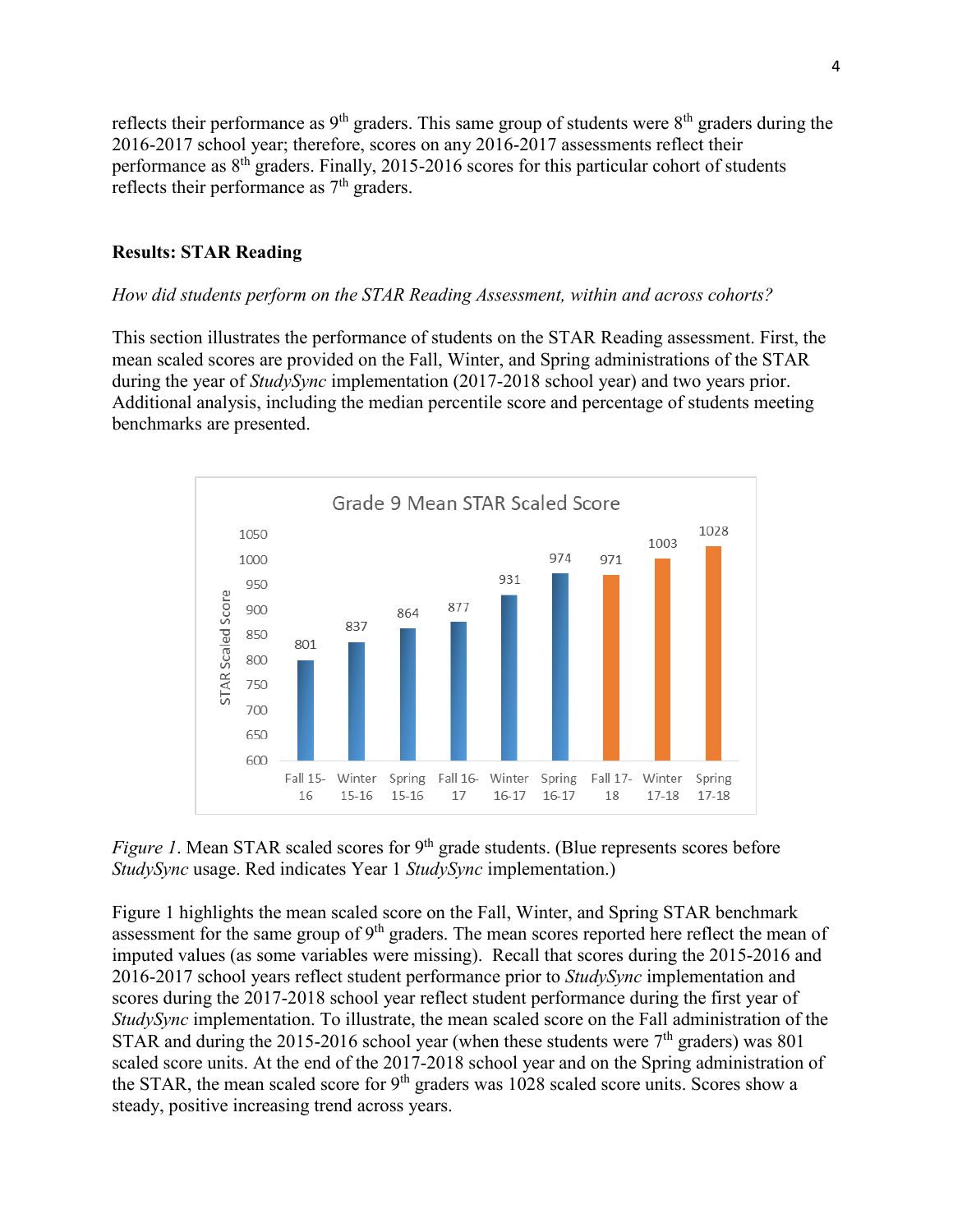

*Figure 2*. Trend in the expected and actual growth for 9<sup>th</sup> graders on the STAR Reading assessment. These results reflect the performance of the same group of students.

Figure 2 presents 9<sup>th</sup> graders' actual and expected mean growth from Fall to Spring, based on student grade level at the time of test administration (STAR Technical Manual, p. 118). These scores reflect the performance of the same group of students, over the course of three years. Note that the amount of expected growth *decreases* with increasing grade level; that is, more robust growth per benchmark and year is expected for students in the earlier grades and less growth is expected for students in the later grades. During the 2015-2016 school year when students were in the  $7<sup>th</sup>$  grade, the mean expected growth in scaled score units was 87 and the actual mean growth in scaled score units was 63. During the 2016-2017 school year when students were in the  $8<sup>th</sup>$  grade the mean expected growth was 73 and the mean actual growth was 97. During the 2017-2018 school year when students were in the 9th grade and participated in *StudySync*, the mean expected growth was 55 scaled score units and the mean actual growth was 57. On average, 9th graders exceeded the expected growth during the year prior to *StudySync* implementation and slightly exceeded it during the year of *StudySync* implementation.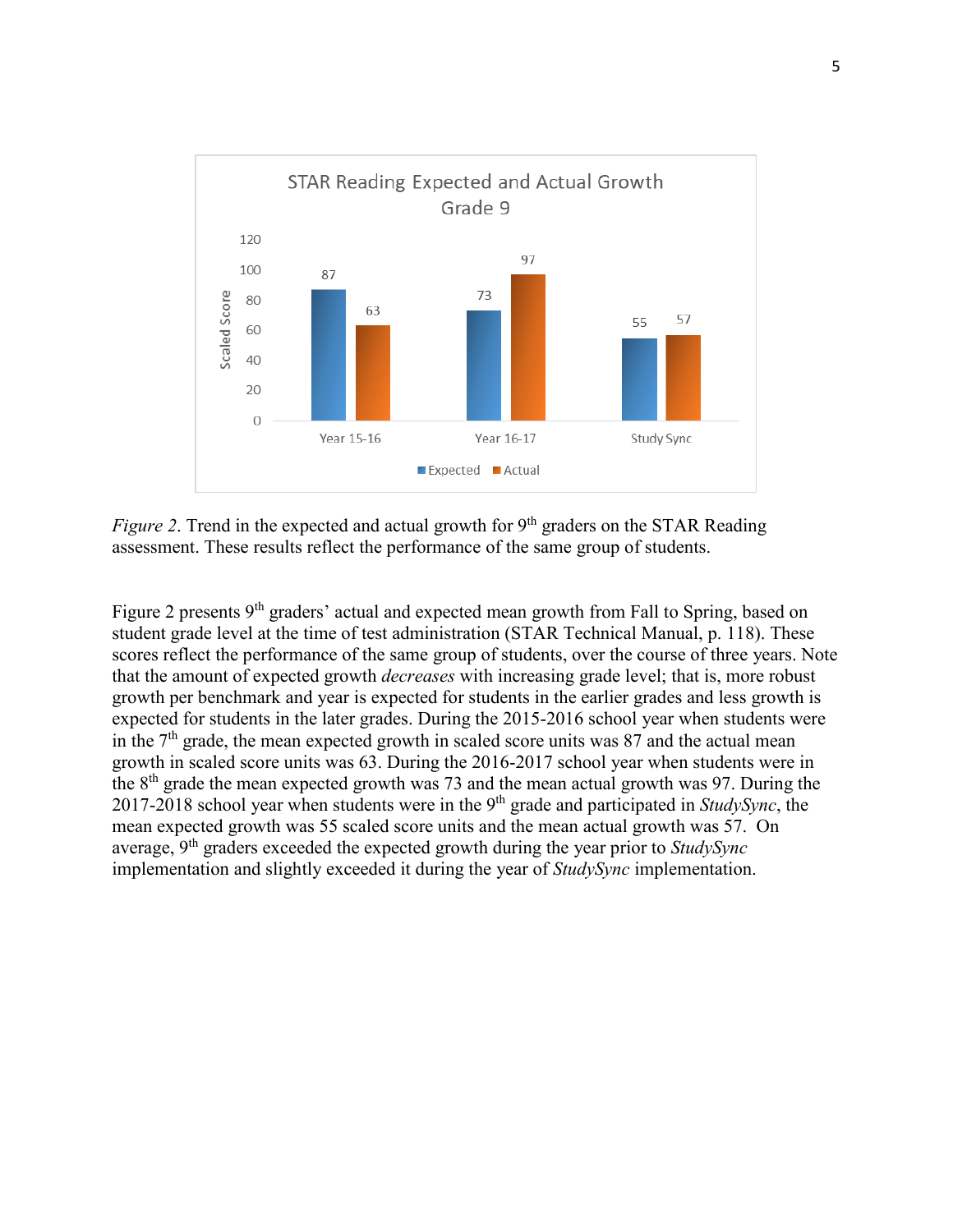

*Figure 3*. Median percentile rank on the Spring assessment of STAR Reading. (Blue represents scores before *StudySync* usage. Red indicates Year 1 *StudySync* implementation.)

Figure 3 shows the median percentile rank associated with the Spring administration of the STAR assessment, by year. These scores reflect the performance of the same group of  $9<sup>th</sup>$  graders over the course of three years. As shown, the median percentile rank on the Spring, 2016 STAR was 50 (mean = 48). On the Spring 2017 administration of the STAR, the median percentile rank was 49 (mean = 49). Finally, on the Spring 2018 administration of the STAR and during the year of *StudySync* implementation, the median percentile rank was 63 (mean = 61).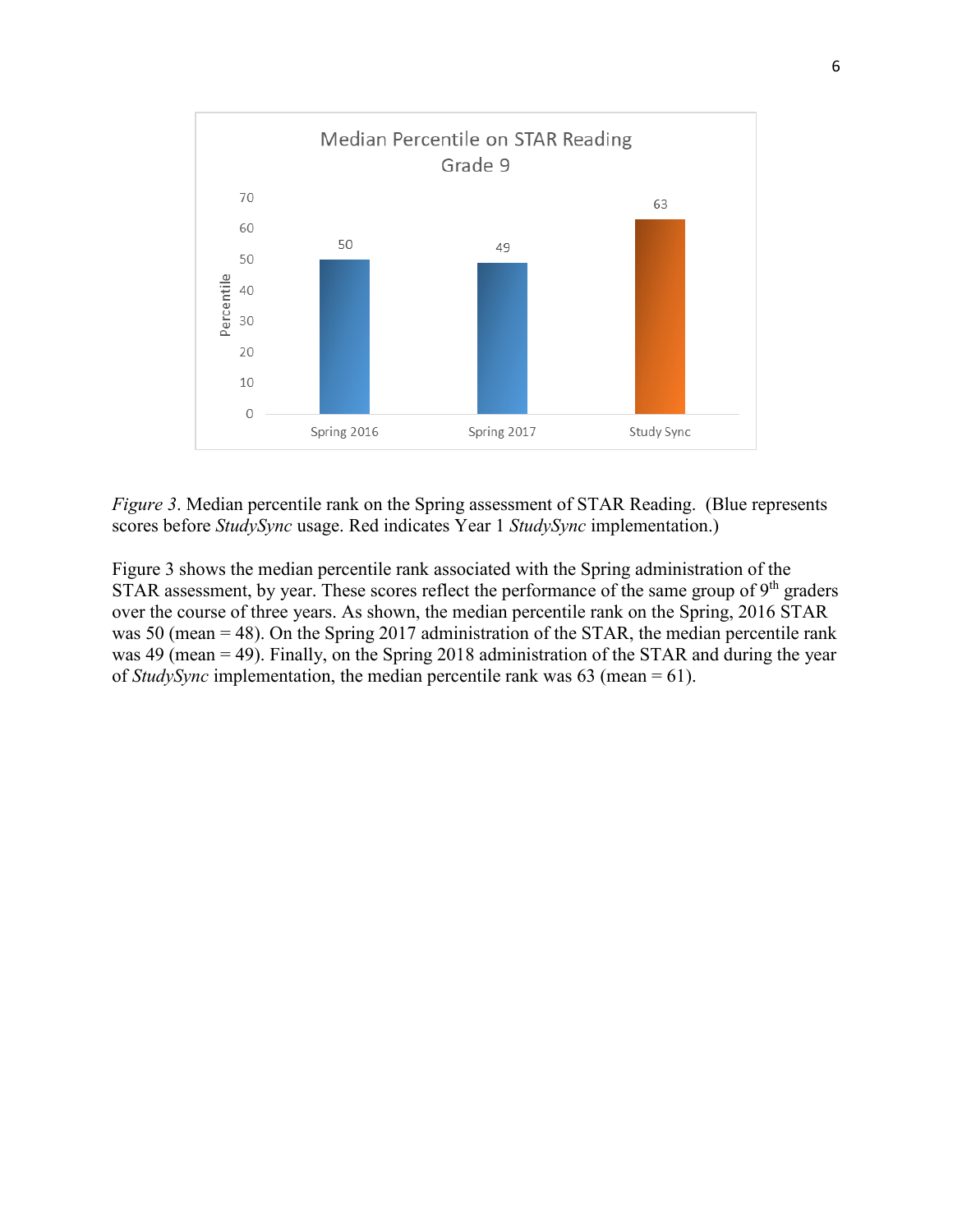

*Figure 4*. Percentage of 9<sup>th</sup> graders meeting the Spring benchmark on STAR Reading. (Blue represents scores before *StudySync* usage. Red indicates Year 1 *StudySync* implementation.)

Figure 4 shows the percentage of 9<sup>th</sup> grade students who met the Spring benchmark score on the STAR Reading assessment. These results show the performance of different cohorts of students, all who were in the  $9<sup>th</sup>$  grade during the time of test administration: Students in Cohort 1 were  $9<sup>th</sup>$ graders during the  $2015-2016$  school year and students in Cohort 2 were  $9<sup>th</sup>$  graders during the 2016-2017 school year. As shown, about 57% of 9<sup>th</sup> grade students who participated in *StudySync* met the benchmark scaled score on the Spring administration of the STAR Reading assessment, while 17% of students in Cohort 1 and 42% of students in Cohort 2 met the benchmark.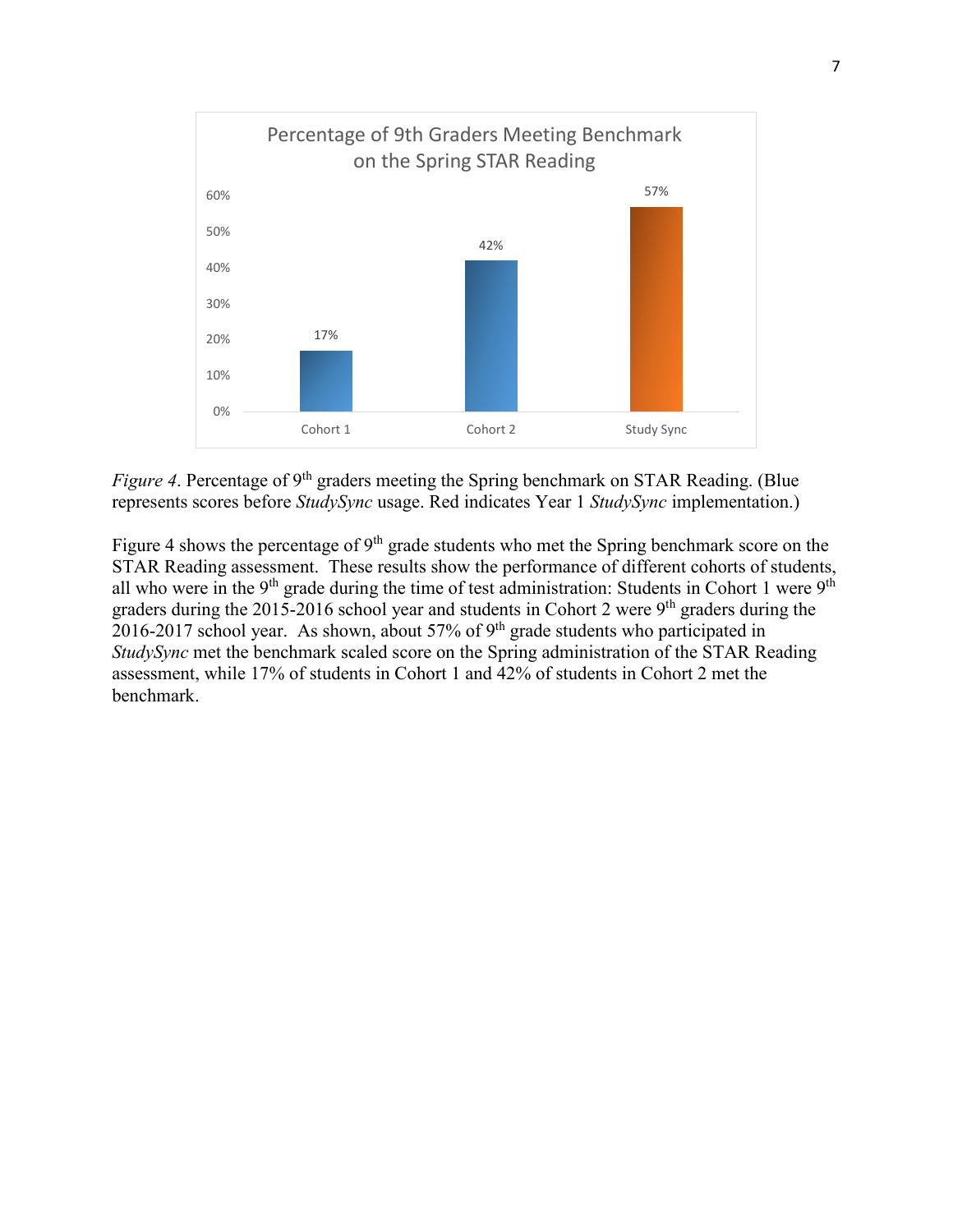Table 3 shows the mean yearly gain of three cohorts of  $9<sup>th</sup>$  grade students on the STAR Reading assessment. Cohort 1 reflects students in the  $9<sup>th</sup>$  grade during the 2016-2017 school year and Cohort 2 reflects students in the 9<sup>th</sup> grade during the 2015-2016 school year. *StudySync* reflects students who participated in *StudySync* instruction and were 9<sup>th</sup> graders during the 2017-2018 school year. Using Analysis of Variance (ANOVA) to simultaneously compare the mean gains of all groups indicated that there were no statistically significant differences in the mean yearly gains among these three cohorts of  $9<sup>th</sup>$  grade students.

#### Table 3

| Group                                                    | $\mathbf n$ | Gain<br><b>SD</b><br>Mean |                           | Difference<br>$(SS - Cohort)$ | $\boldsymbol{p}$ | Significant? |
|----------------------------------------------------------|-------------|---------------------------|---------------------------|-------------------------------|------------------|--------------|
| Cohort 1<br>Cohort 2<br><i>StudySync</i> 67 53.16 164.96 |             | 53 59.17                  | 169.00<br>43 37.05 146.00 | $-6.01$<br>$+16.11$           | > .05<br>> .05   | No<br>No     |

*Mean yearly gain of 9th grade students on STAR Reading, by Cohort*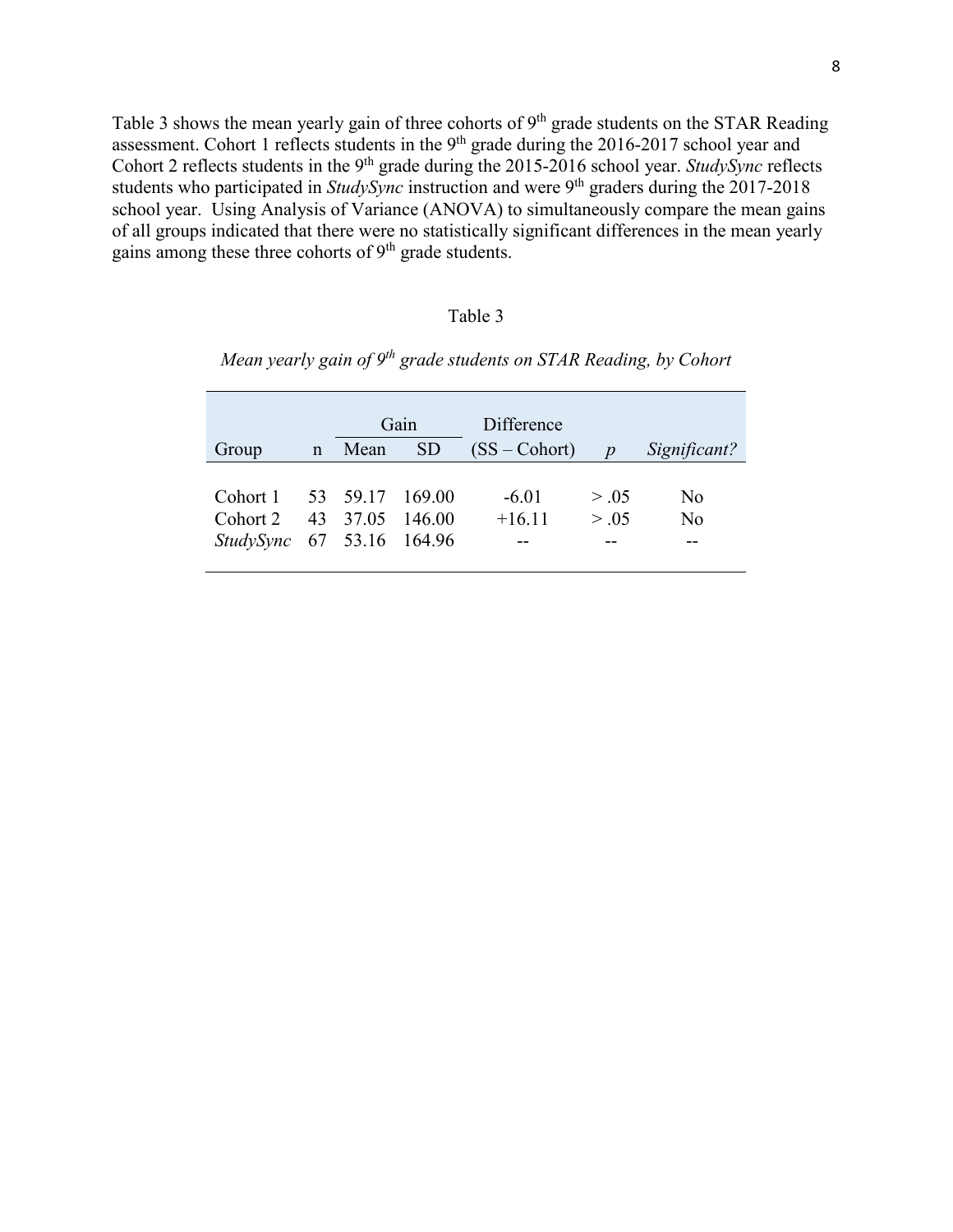

*Figure 5*. Mean Student Growth Percentile (SGP) on the Spring STAR.

Figure 5 presents the mean SGP on the Spring administration of the STAR, for 9<sup>th</sup> graders receiving *StudySync* instruction and available scores for a group of students who were 9<sup>th</sup> graders during the 2016-2017 school year and not receiving such instruction (Cohort 1). SGP scores were not available for students who were  $9<sup>th</sup>$  graders during the 2015-2016 school year. The mean SGP for *StudySync* users was 51%, suggesting that the typical 9<sup>th</sup> grader receiving instruction using *StudySync* scored higher than 51% of students with similar score histories on the STAR. The mean SGP for non-users was 49%, indicating that the typical  $9<sup>th</sup>$  grader who did not participate in *StudySync* scored higher than 49% of students with similar score histories.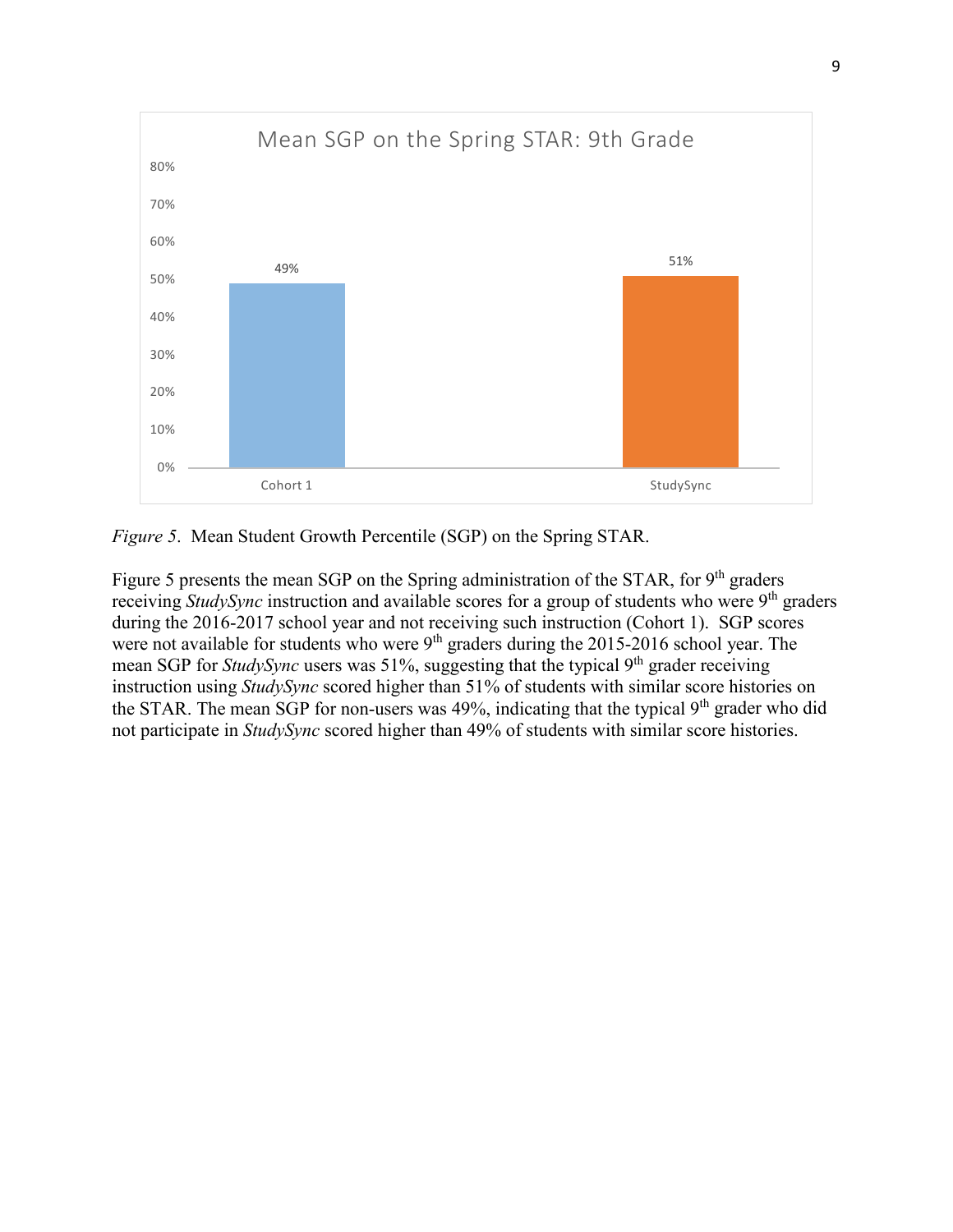

*Figure 6*. Mean STAR scaled scores for 10<sup>th</sup> grade students. (Blue represents scores before *StudySync* usage. Red indicates Year 1 *StudySync* implementation.)

Figure 6 highlights the mean scaled score on the Fall, Winter, and Spring STAR benchmark assessment for the same group 10th graders. Here, the mean scaled score on the Fall administration of the STAR and during the 2015-2016 school year (when these students were 8<sup>th</sup> graders) was 841 scaled score units. At the end of the 2017-2018 school year and on the Spring administration of the STAR, the mean scaled score for 10th graders was 1042 scaled score units. With the exception of a slight dip in scores in the Fall of 2017, scores show a steady, positive increasing trend across years. The largest gain from Fall to Spring was found during the year of of *StudySync* implementation.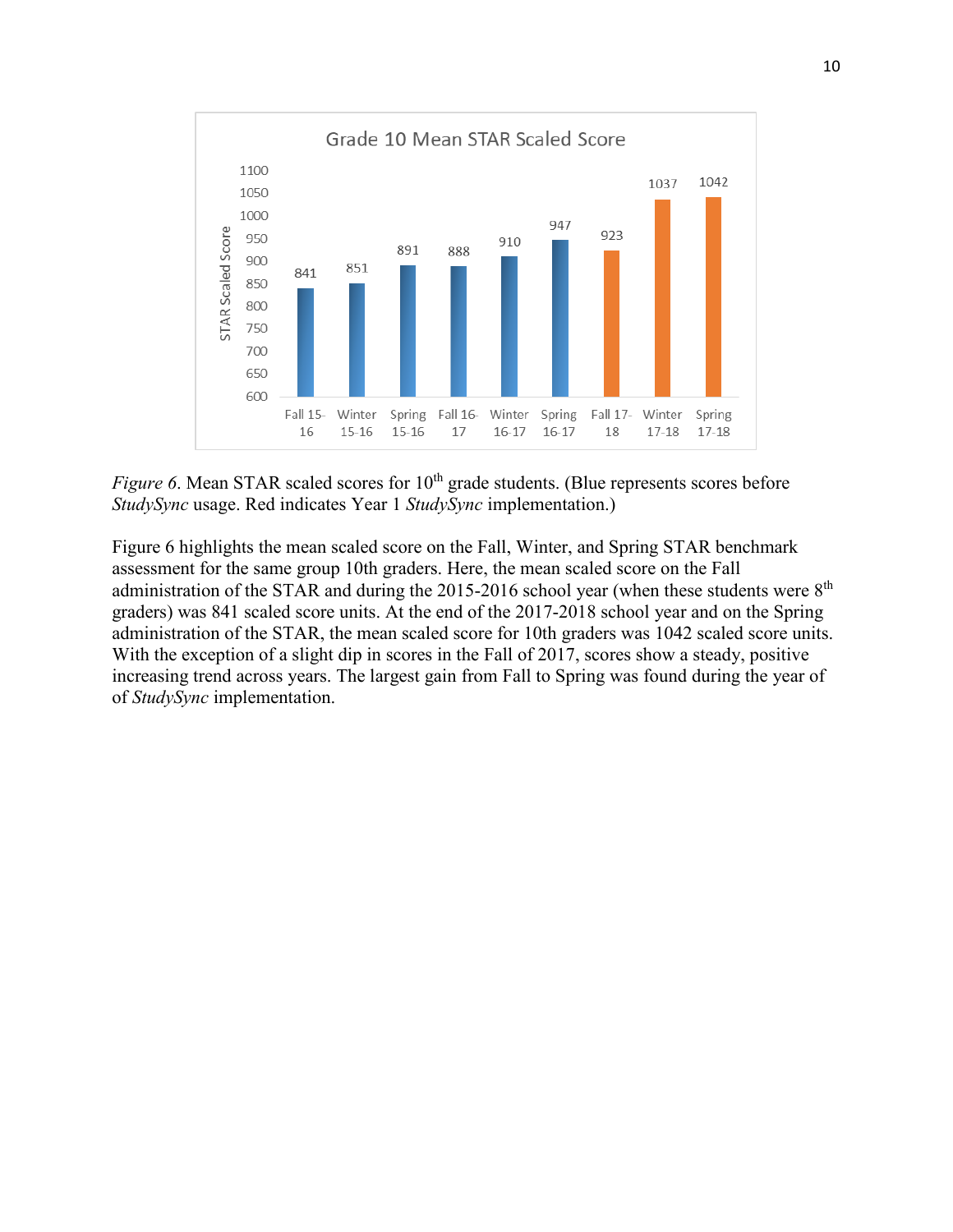

*Figure 7*. Trend in the expected and actual growth for  $10<sup>th</sup>$  graders on the STAR Reading assessment. These results reflect the performance of the same group of students.

Figure 7 presents  $10<sup>th</sup>$  graders' actual and expected mean growth from Fall to Spring, based on student grade level at the time of test administration (STAR Technical Manual, p. 118). These scores reflect the performance of the same group of students, over the course of three years. As noted previously, the amount of expected growth *decreases* with increasing grade level, with more robust growth per benchmark and year expected for students in the earlier grades and less growth is expected for students in the later grades. During the 2015-2016 school year when students were in the  $8<sup>th</sup>$  grade, the mean expected growth in scaled score units was 73 and the actual mean growth in scaled score units was 50. During the 2016-2017 school year when students were in the  $9<sup>th</sup>$  grade the mean expected growth was 55 and the mean actual growth was 59. During the 2017-2018 school year, when students were in the  $10<sup>th</sup>$  grade and participated in *StudySync*, the mean expected growth was 42 scaled score units and the mean actual growth was 119. On average,  $10<sup>th</sup>$  graders slightly exceeded the expected growth during the year prior to *StudySync* implementation and experienced more than two and one-half times the growth expectation the year of *StudySync* implementation.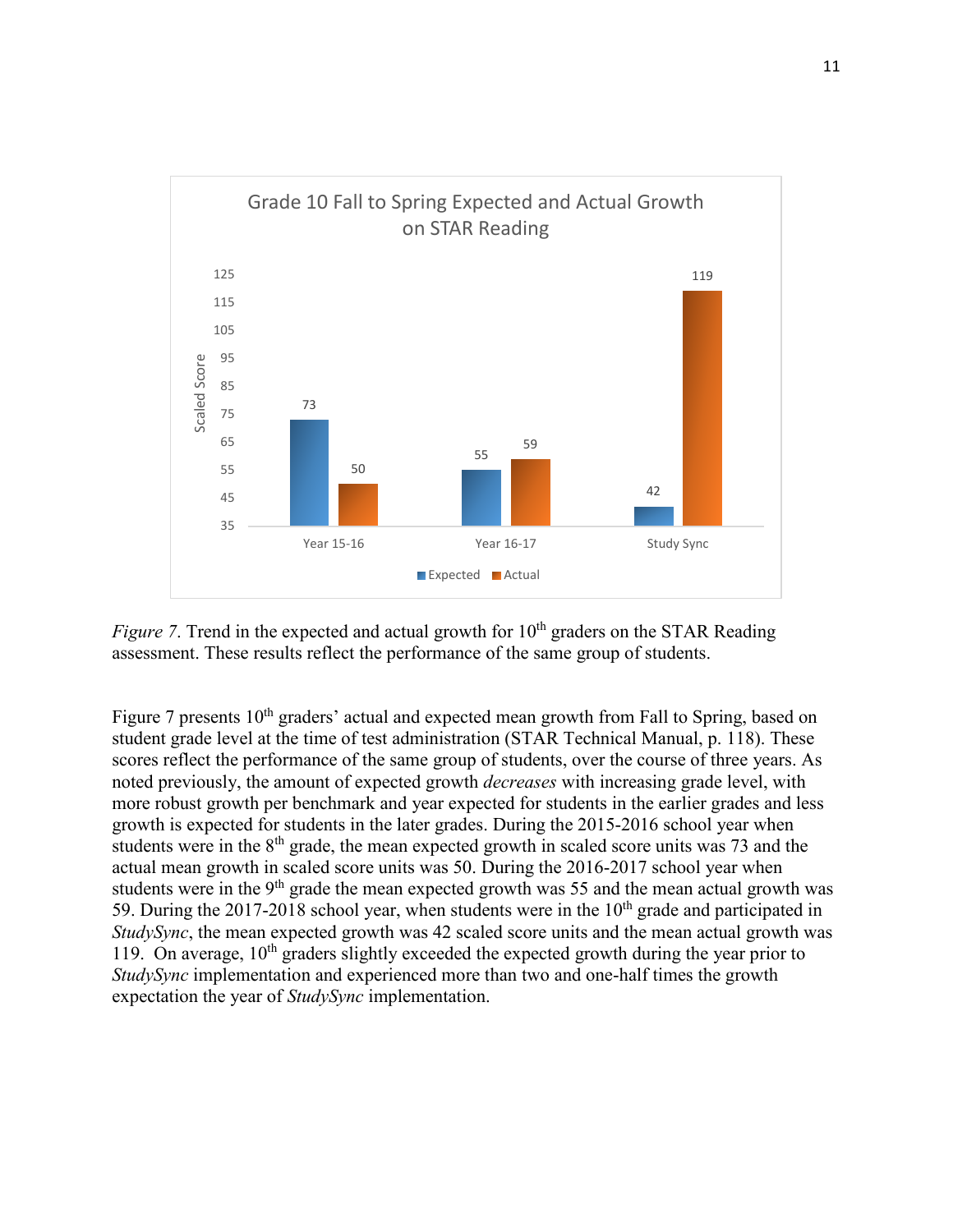

*Figure 8.* Mean student growth percentile (SGP) on the Spring STAR, the year preceding and following implementation of *StudySync* for the same group of students in the 10<sup>th</sup> grade.

Figure 8 shows the mean SGP score on the Spring STAR for the same group of  $10<sup>th</sup>$  grade students. The Spring 2018 score reflects the mean SGP the year of *StudySync* implementation and suggests that the typical student scored higher than 63% of students with similar score histories on the STAR. The Spring 2017 score reflects the mean SGP the year before *StudySync* implementation, and suggests that the typical student scored higher than 49% of students with typical score histories.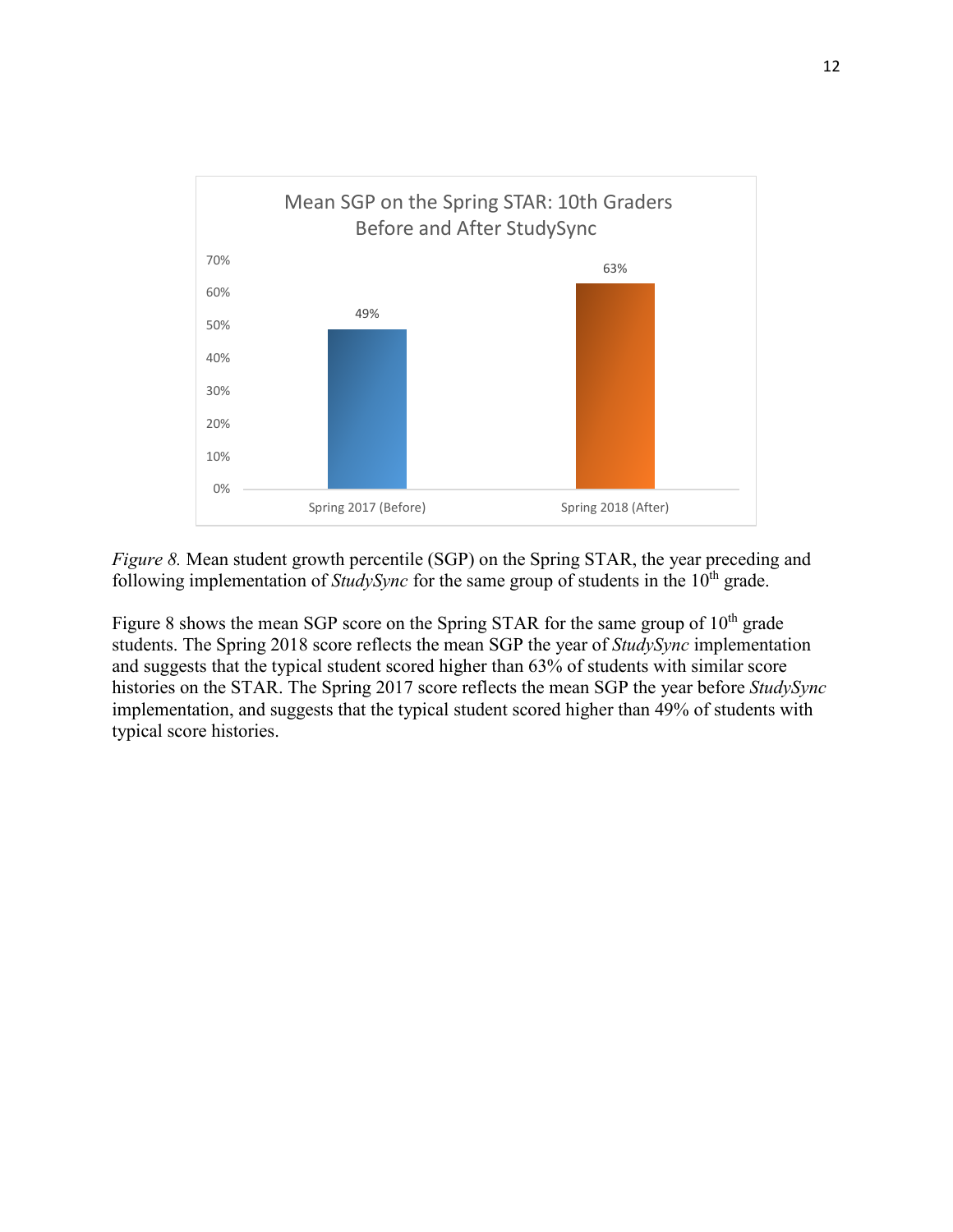

*Figure 9.* Percentage of 10<sup>th</sup> graders meeting the Spring benchmark of the STAR, by cohort. (Blue represents scores before *StudySync* usage. Red indicates Year 1 *StudySync* implementation.)

Figure 9 shows the percentage of  $10<sup>th</sup>$  grade students who met the Spring benchmark score on the STAR Reading assessment. These results show the performance of different cohorts of students, all who were in the 10<sup>th</sup> grade during the time of test administration: Students in Cohort 1 were  $10<sup>th</sup>$  graders during the 2015-2016 school year and students in Cohort 2 were  $10<sup>th</sup>$  graders during the 2016-2017 school year. As shown, nearly half of 10th grade students who participated in *StudySync* met the benchmark scaled score on the Spring administration of the STAR Reading assessment, while a smaller percentage in comparison cohorts (33% of students in Cohort 1 and 28% of students in Cohort 2) met the benchmark.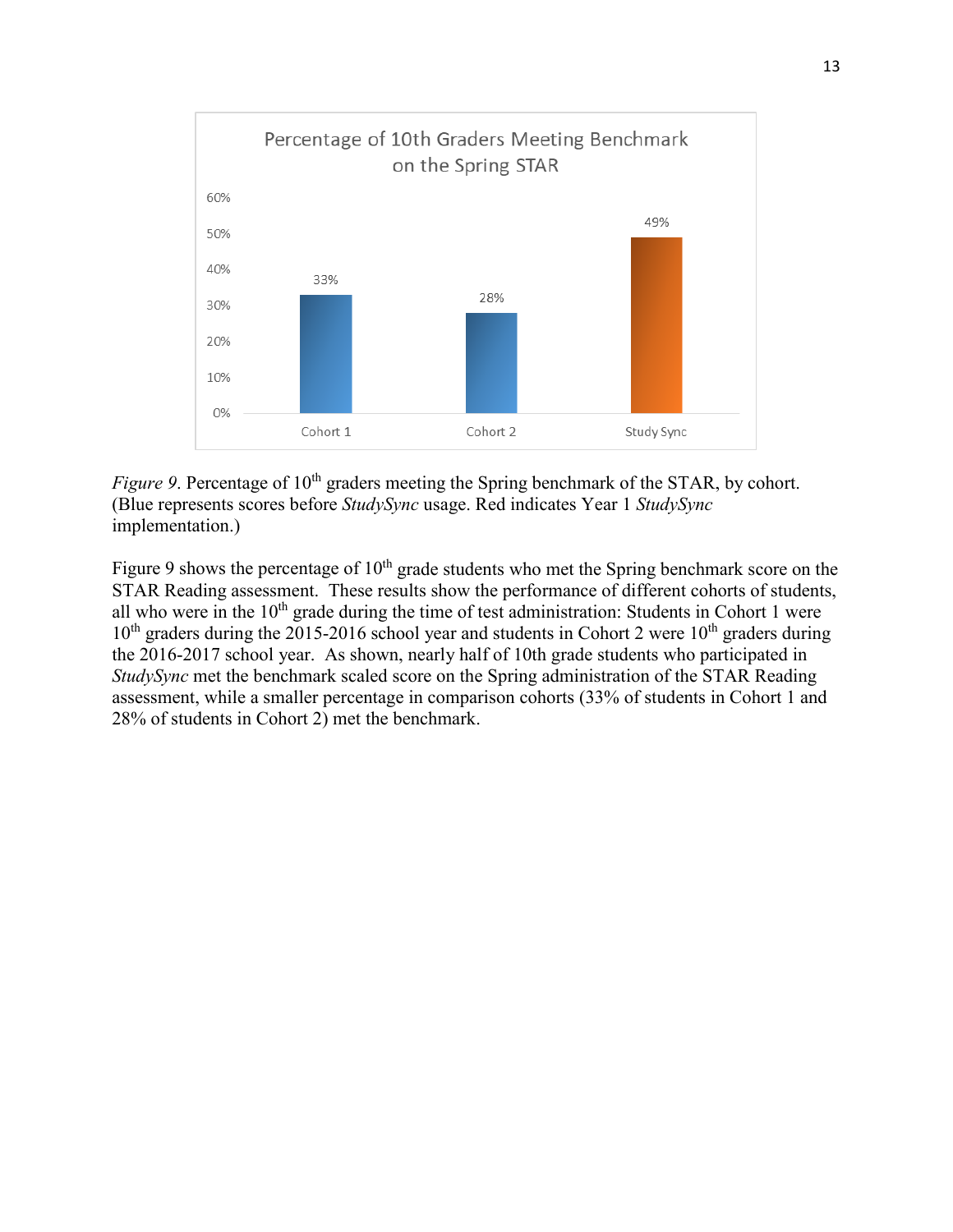Table 4 shows the mean yearly gain of three cohorts of 10th grade students on the STAR Reading assessment. Cohort 1 reflects students in the 10th grade during the 2015-2016 school year. Cohort 2 reflects students in the 10th grade during the 2016-2017 school year. *StudySync* reflects students who participated in *StudySync* instruction and were 10th graders during the 2017-2018 school year. ANOVA comparing the mean gains of all groups, simultaneously, indicated that there was a statistically significant difference in the mean yearly gains in at least one of these three cohorts of 10th grade students, and post hoc analysis indicated the difference was found between the *StudySync* students and students in Cohort 1 ( $p = .03$ ).

## Table 4

| Group                                                     | $\mathbf n$ | Gain<br><b>SD</b><br>Mean |                  | Difference<br>$(SS - Cohort)$ | $\boldsymbol{D}$ | Significant? |
|-----------------------------------------------------------|-------------|---------------------------|------------------|-------------------------------|------------------|--------------|
| Cohort 1<br>Cohort 2<br><i>StudySync</i> 51 120.27 148.00 |             | 33 78.02<br>46 100.00     | 134.82<br>146.00 | $+82.25$<br>$+20.27$          | .03<br>> .05     | Yes<br>No    |

*Mean yearly gain of 10<sup>th</sup> grade students on STAR Reading, by Cohort*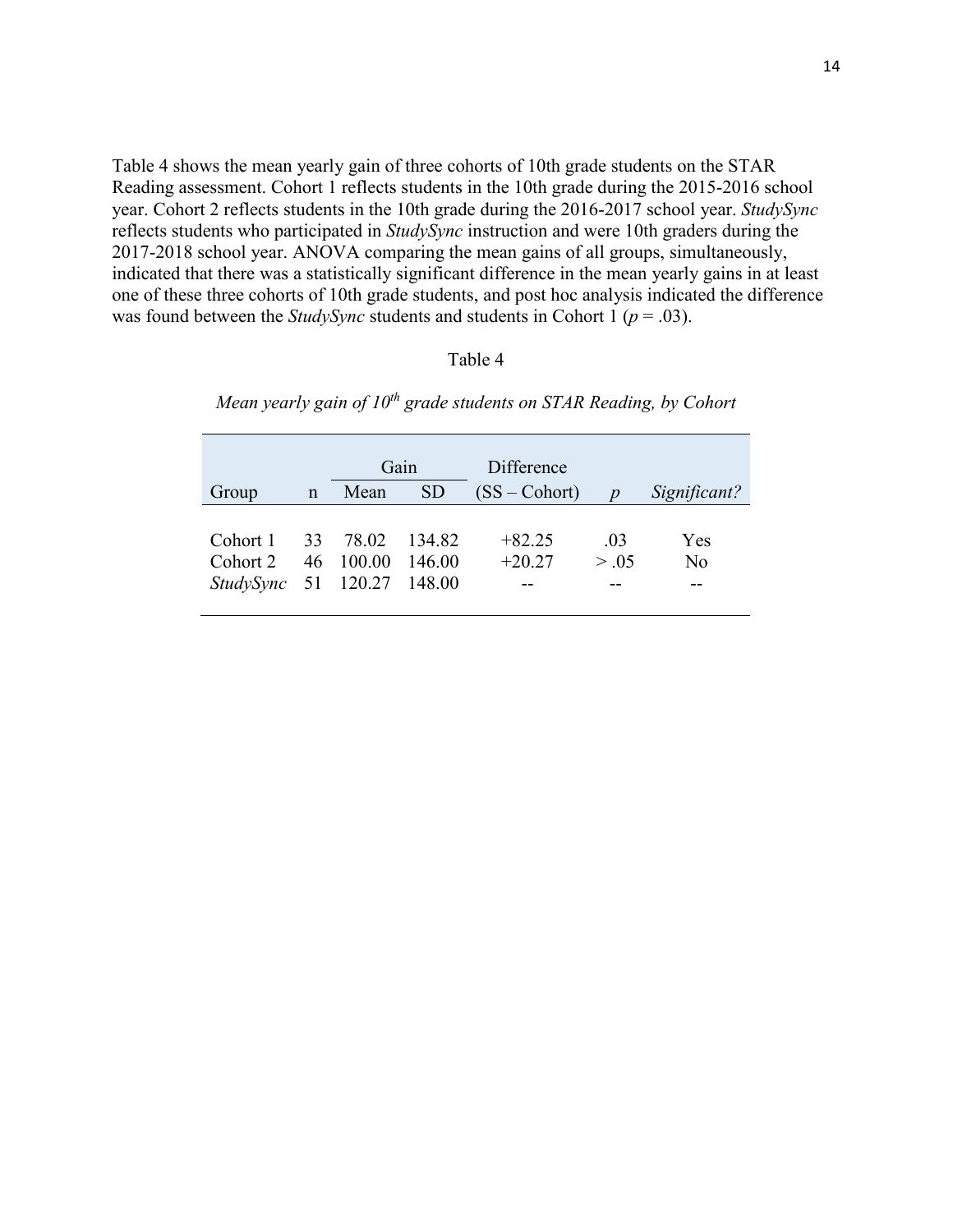#### *ACT Aspire and ACT*

In the Spring of the 2017-2018 school year and during implementation of *StudySync*, 9th graders and  $10<sup>th</sup>$  graders were administered the ACT Aspire. Students in the  $10<sup>th</sup>$  grade were administered the ACT Aspire during year prior to implementation of *StudySync* and when students were 9<sup>th</sup> graders.

## *How did 9th graders perform on the 2017-2018 administration of the ACT Aspire?*

Table 5 shows the mean score of 9<sup>th</sup> graders who were administered the ACT Aspire during the 2017-2018 school year. The mean score of  $9<sup>th</sup>$  graders on the ACT Aspire English subtest was roughly 427, about 1.34 units above that of the national norm for  $9<sup>th</sup>$  graders. On the ACT Aspire Reading subtest, the mean score of 9<sup>th</sup> graders was about 425, nearly 5 units above that of the national norm for 9<sup>th</sup> graders. On the ACT Aspire Composite, the mean score of 9<sup>th</sup> graders was 426, about 2.42 units above that of the national norm for  $9<sup>th</sup>$  graders. Using a one-sample t-test comparing the mean of the sample to the established (normed) mean, the mean scores of the sample of  $9<sup>th</sup>$  graders was significantly different than that of the normed mean on the ACT Aspire Reading portion and on the ACT Aspire Composite.

### Table 5.

|                                 |                | Sample                     |                      | Norm*                      |                       |                               |                       |                  |
|---------------------------------|----------------|----------------------------|----------------------|----------------------------|-----------------------|-------------------------------|-----------------------|------------------|
| Test Area                       | $\mathbf n$    | Mean                       | <i>SD</i>            | Mean                       | <i>SD</i>             | Difference                    |                       | Significant?     |
| English<br>Reading<br>Composite | 71<br>71<br>71 | 426.82<br>424.66<br>426.41 | 8.71<br>7.56<br>6.60 | 425.48<br>419.71<br>423.99 | 10.76<br>7.86<br>7.93 | $+1.34$<br>$+4.95$<br>$+2.42$ | $- -$<br>.001<br>.003 | No<br>Yes<br>Yes |

*Performance of 9th Grade Students Taking the ACT Aspire During the Year of StudySync Implementation*

\*Source: ACT Aspire Technical Manual. ACT Inc., 2017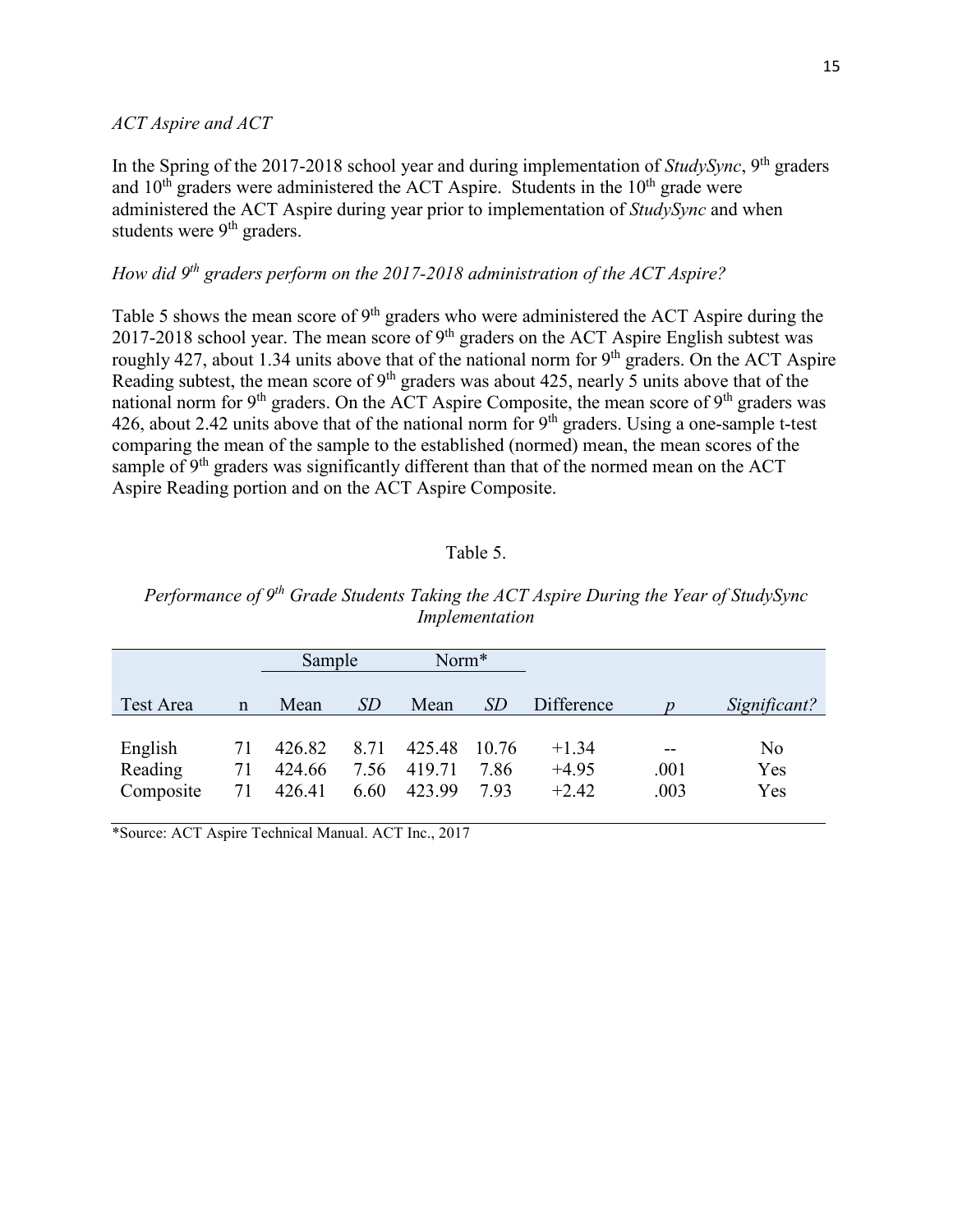The ACT provided a 'readiness' benchmark on the ACT Aspire, which indicates whether or not students are considered 'on target' to meet corresponding ACT benchmarks when administered the ACT assessment later, during students'  $11<sup>th</sup>$  grade year. The readiness benchmark for 9<sup>th</sup> graders, based on the ACT Aspire score, is 426 on the ACT Aspire English scale and 425 on the ACT Aspire Reading scale (ACT Inc., 2017, p. 199).

Figure 10 presents the percentage of  $9<sup>th</sup>$  graders meeting this benchmark on the ACT Aspire English and Reading components. In this sample of students, slightly over half of students were considered to meet these benchmarks. Note that on the 2016-2017 district-wide administration of the ACT to students, about 35% of students at the district level were considered to score at or above proficiency on the ACT assessment in English Language Arts. Here, about 55% and 54% of student receiving instruction with *StudySync* met the ACT Aspire benchmark on the English and Reading sections, respectively.



Figure 10. Percentage of  $9<sup>th</sup>$  graders meeting the ACT Aspire benchmark score indicating 'readiness' for the ACT.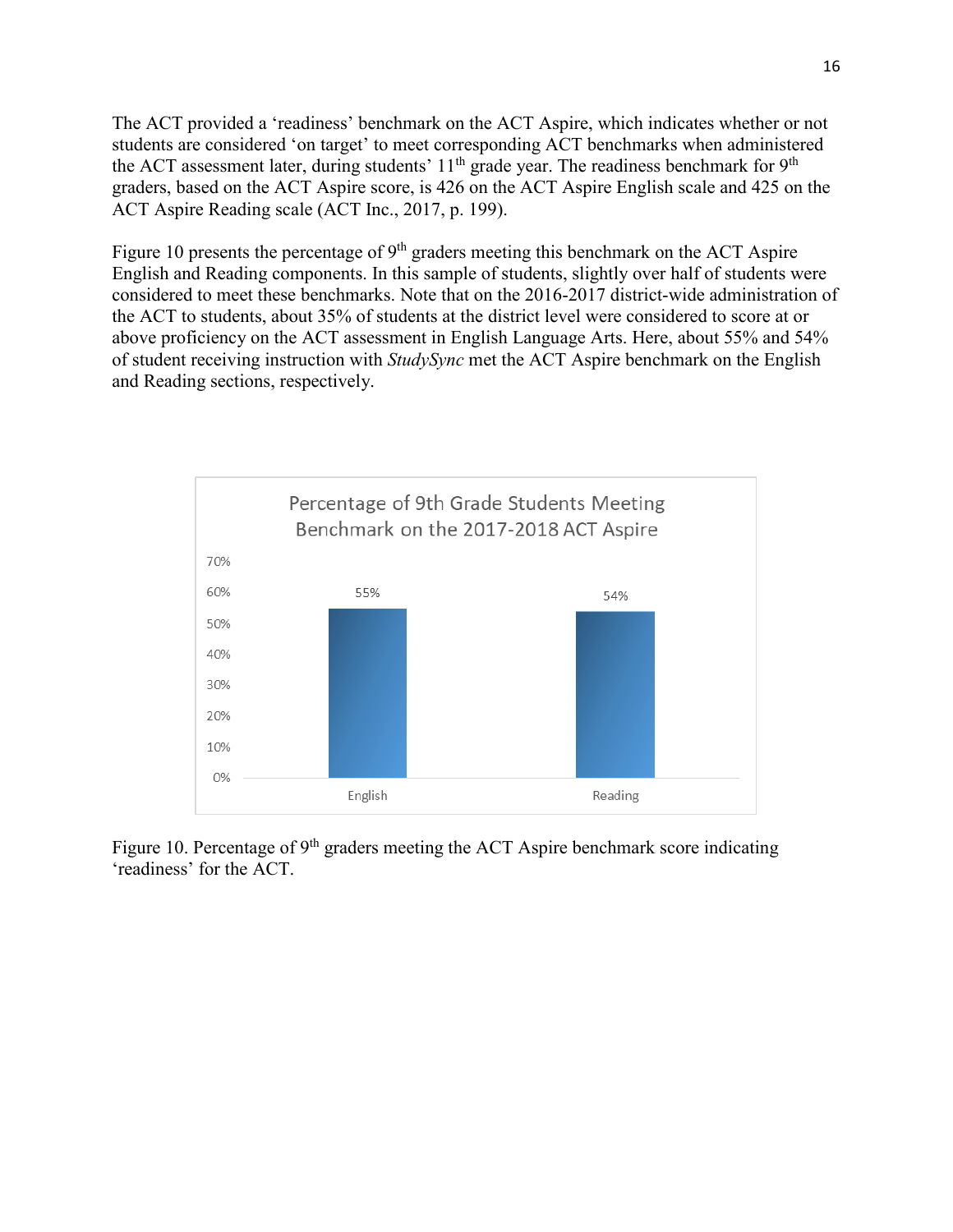## *How did 10<sup>th</sup> graders perform on the 2017-2018 administration of the ACT Aspire, compared to their performance on the 2016-2017 administration of the ACT Aspire?*

Table 6 shows student performance on the ACT Aspire for the cohort of students who were  $10<sup>th</sup>$ graders during the 2017-2018 school year. This same group of students took the ACT Aspire as 9<sup>th</sup> graders in 2016-2017 (before *StudySync*) and as  $10^{th}$  graders in 2017-2018 (after *StudySync*). Therefore, scores presented here represent the performance of the same group of students.

#### Table 6.

*Performance of 10th Grade Students on the ACT Aspire, Before and After StudySync*

|                                 |                | 2016-2017                  |                      |                            | 2017-2018            |                            |                                 |                     |
|---------------------------------|----------------|----------------------------|----------------------|----------------------------|----------------------|----------------------------|---------------------------------|---------------------|
| Area                            | $\mathbf n$    | Mean                       | SD                   | Mean                       | SD                   | Mean<br>Gain               | $\boldsymbol{p}$                | <b>Effect Size</b>  |
| English<br>Reading<br>Composite | 53<br>53<br>53 | 425.49<br>422.92<br>423.89 | 8.32<br>7.08<br>5.96 | 427.42<br>422.62<br>425.25 | 9.19<br>8.25<br>7.23 | 1.925<br>$-0.302$<br>1.358 | $.037*$<br><b>NS</b><br>$.017*$ | .08<br>$- -$<br>.10 |

\*Statistically significant,  $p < .05$ .

Note: Effect size computed using  $r^2 = t^2/(t^2 + df)$ 

As shown in Table 6, the mean score on the 2017-2018 administration of the ACT Aspire increased by nearly two scaled score units on the English portion of the ACT Aspire and by about 1.3 scaled score units on the Composite. The difference in scores was statistically significant ( $p < .05$ ) and the effect size ( $r<sup>2</sup>$ ) was considered 'medium'. This indicates that the means are likely different and suggests that students performed significantly higher on the 2017- 2018 administration of the ACT Aspire in English and the ACT Aspire Composite.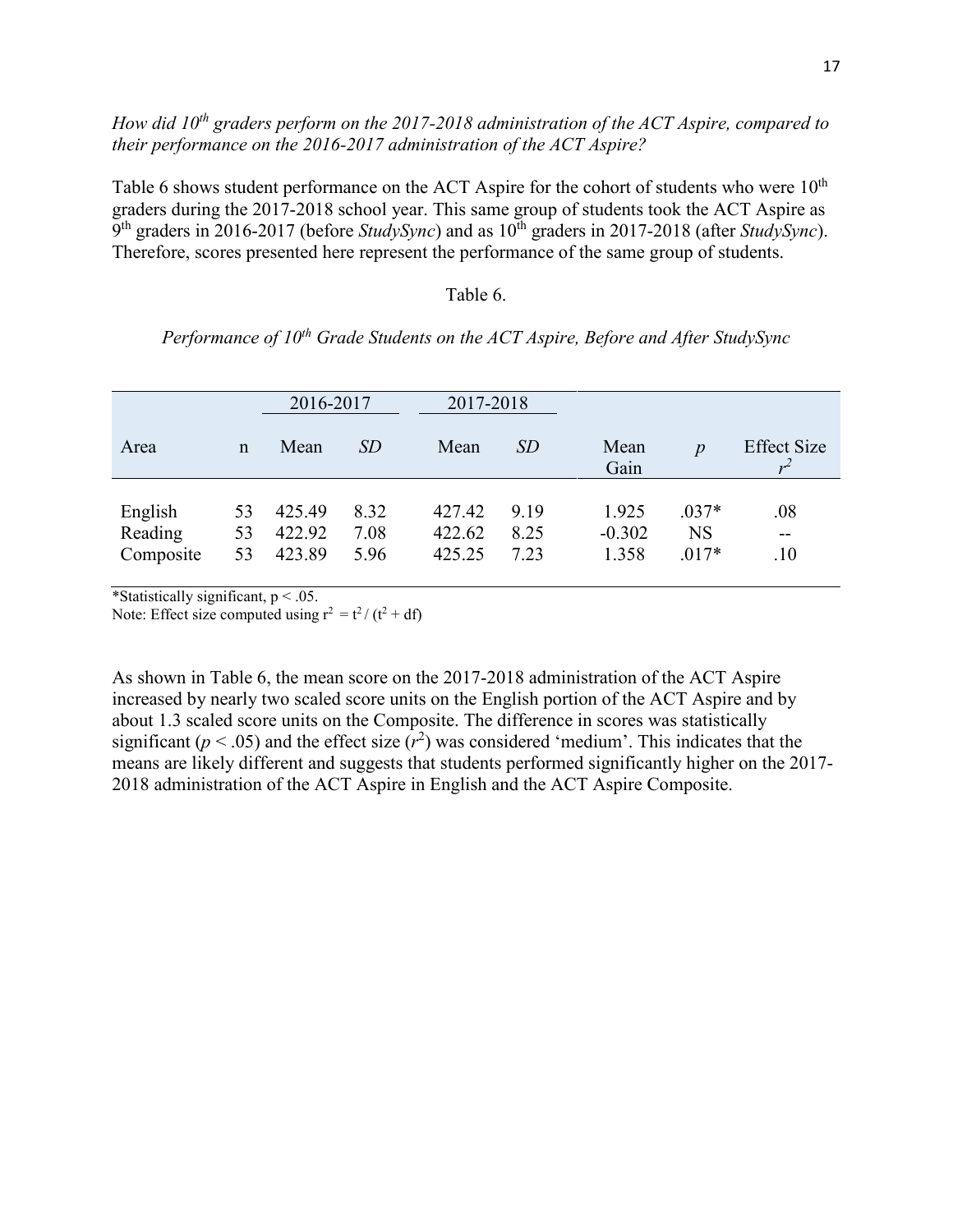Of greater interest is the degree to which gains compare to expected gains, based on established norms. Table 7 presents the gains shown by the sample of  $10<sup>th</sup>$  grade students and the expected gains, based on established norms. The mean gain on the ACT Aspire English was 1.93, which is 0.93 units higher than the expected gain. The mean gain on the ACT Aspire Reading was -0.30 units and is about 0.80 units lower than the expected gain. The mean gain on the ACT Aspire Composite was 1.36 units, which is about 0.16 units higher than the expected gain. The difference between the sample gain and the expected gain was not significantly different on any ACT Aspire assessment. This indicates that student gains made by *StudySync* users were largely similar to those observed by students, nationally.

#### Table 7

|                                 |                | Sample                  |                      | Expected*            |                      |                            |                   |                                        |
|---------------------------------|----------------|-------------------------|----------------------|----------------------|----------------------|----------------------------|-------------------|----------------------------------------|
| Area                            | $\mathbf n$    | Mean Gain               | <i>SD</i>            | Mean Gain            | <i>SD</i>            | Difference                 | $\boldsymbol{p}$  | Significant?                           |
| English<br>Reading<br>Composite | 53<br>53<br>53 | 1.93<br>$-0.30$<br>1.36 | 6.50<br>6.15<br>3.98 | 1.00<br>1.10<br>1.20 | 6.30<br>5.70<br>3.70 | $+.93$<br>$-.80$<br>$+.16$ | .30<br>.10<br>.85 | No<br>N <sub>o</sub><br>N <sub>o</sub> |

*Actual and Expected Student Gains on the ACT Aspire, 10th Grade Students*

\*Source: ACT Aspire Technical Manual. ACT Inc., 2017, p 211.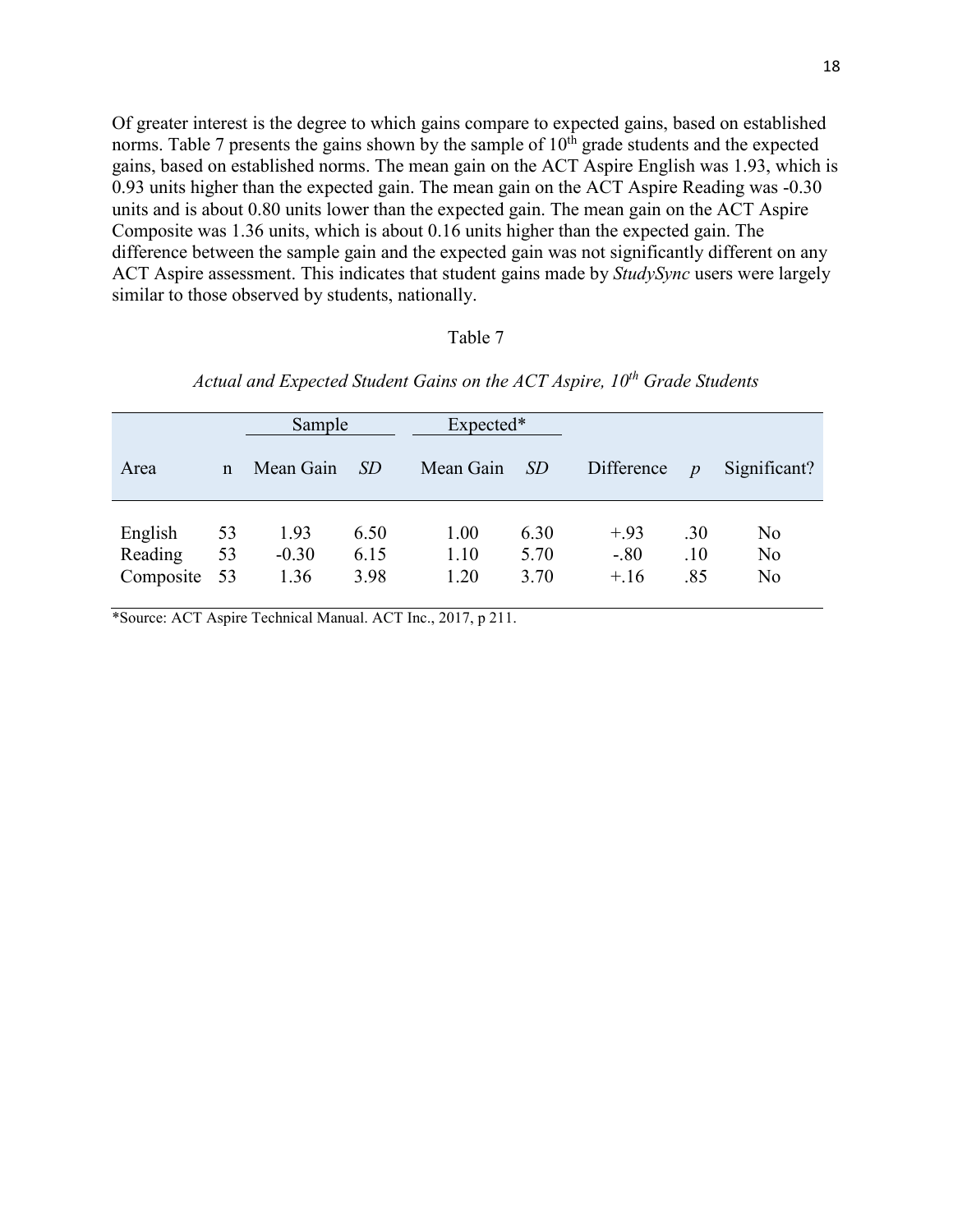Figure 11 shows the percentage of  $10<sup>th</sup>$  grade students meeting expected gains on the 2017-2018 administration of the ACT Aspire. Students are expected to exhibit gains of 1.0 units on the ACT Aspire English, 1.1 units on the ACT Aspire Reading, and 1.2 units on the ACT Aspire Composite. As shown, roughly 60% of students met the expected gain on the ACT Aspire English and ACT Aspire Composite, and about 47% met the expected gain on the ACT Aspire Reading assessment.



*Figure 11*. Percentage of 10<sup>th</sup> grade students meeting benchmark gains on the ACT Aspire following two administrations, from 2016-2017 to 2017-2018. About 60% of students met the benchmark gain on the English portion, 47% met the benchmark gain on the Reading portion, and 62% met the benchmark gain on the Composite.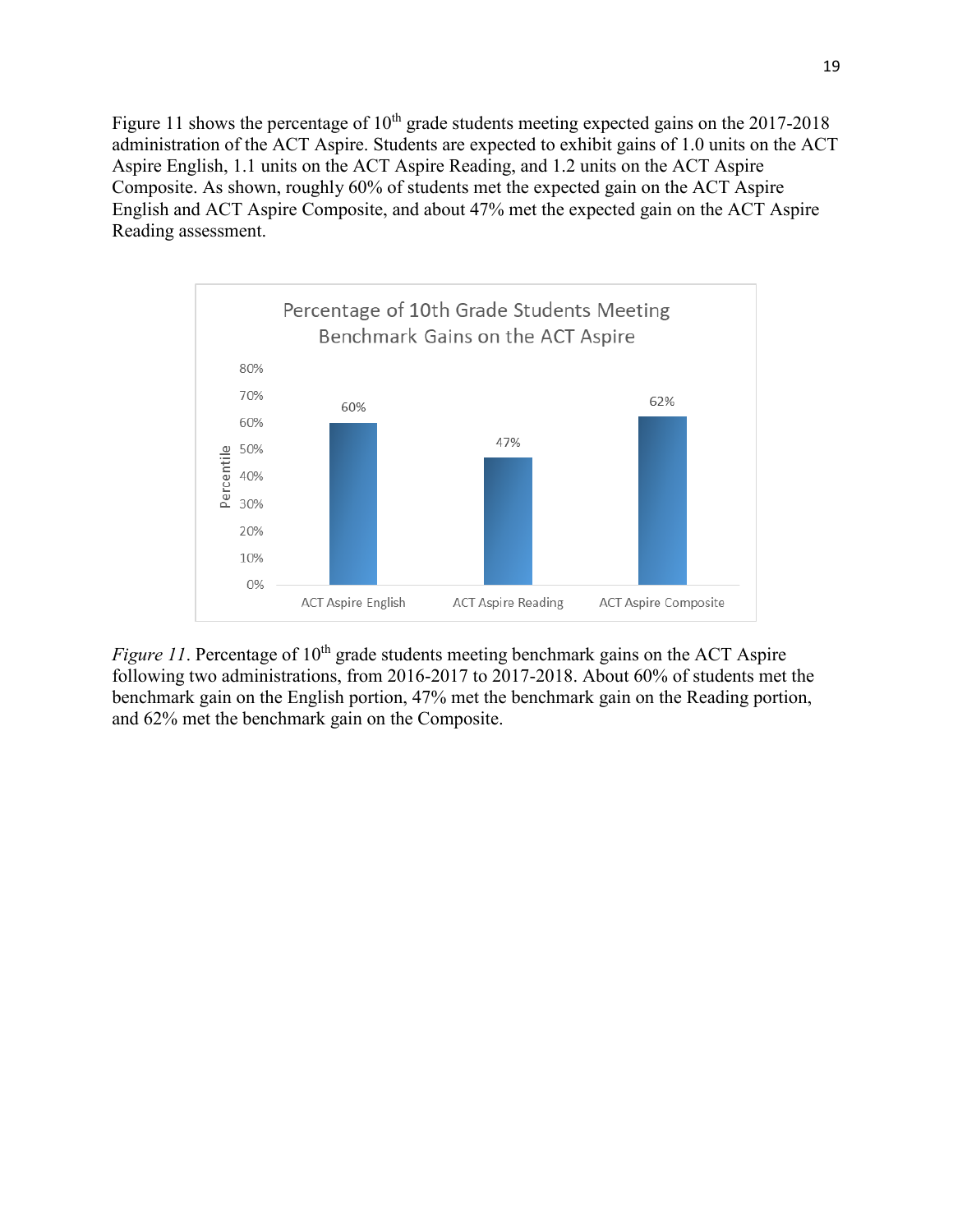## *How did 11th graders perform on the 2017-2018 administration of the ACT?*

Table 8 presents the mean score on the ACT for two groups:  $11<sup>th</sup>$  grade students who participated in *StudySync* during their 11<sup>th</sup> grade year, and a cohort of 11<sup>th</sup> grade students who were administered the ACT during the previous school year and prior to implementation of *StudySync*. On the ACT English, Reading, Writing, and Composite, scores were largely similar across groups. The small difference found between groups was not statistically significant.

### Table 8.

|                                            |                      | <i>StudySync</i>                |                              | Cohort               |                                 |                              |                                          |                          |                                              |
|--------------------------------------------|----------------------|---------------------------------|------------------------------|----------------------|---------------------------------|------------------------------|------------------------------------------|--------------------------|----------------------------------------------|
| <b>ACT</b> Area                            | $\mathbf n$          | Mean                            | SD                           | $\mathbf n$          | Mean                            | <i>SD</i>                    | Difference                               | $\boldsymbol{p}$         | Significant?                                 |
| English<br>Reading<br>Writing<br>Composite | 49<br>49<br>49<br>49 | 15.43<br>16.49<br>5.51<br>16.65 | 4.55<br>4.69<br>1.66<br>3.74 | 34<br>34<br>34<br>34 | 15.97<br>17.21<br>5.56<br>17.06 | 5.13<br>4.68<br>1.64<br>3.93 | $-0.54$<br>$-0.72$<br>$-0.05$<br>$-0.41$ | .62<br>.49<br>.89<br>.63 | No<br>N <sub>o</sub><br>No<br>N <sub>o</sub> |

*Performance of 11th Grade Students on the ACT, by Group* 

Although the scores of 11th graders participating in *StudySync* did not differ significantly from the scores of a cohort of  $11^{th}$  graders not using the program, most students nevertheless made growth when taking the ACT following the year of *StudySync* implementation.

Figure 12 shows the percentage of students exhibiting Low, Average, or High Growth, based on the Student Growth Percentile (SGP) score for 11<sup>th</sup> grade students who were administered the ACT during the 2017-2018 school year. The SGP score is based on students' Aspire ACT score, administered during the 2016-2017 school year. Students with SGPs lower than 25 are considered to exhibit 'Low' growth. SGPs between 25 and 75 represent 'Average' growth, and SGPs above 75 represent 'High' growth (ACT Aspire, 2017, p. 14.5). As shown, about 25% of students exhibited low growth and nearly 75% of students exhibited average or above growth on the ACT.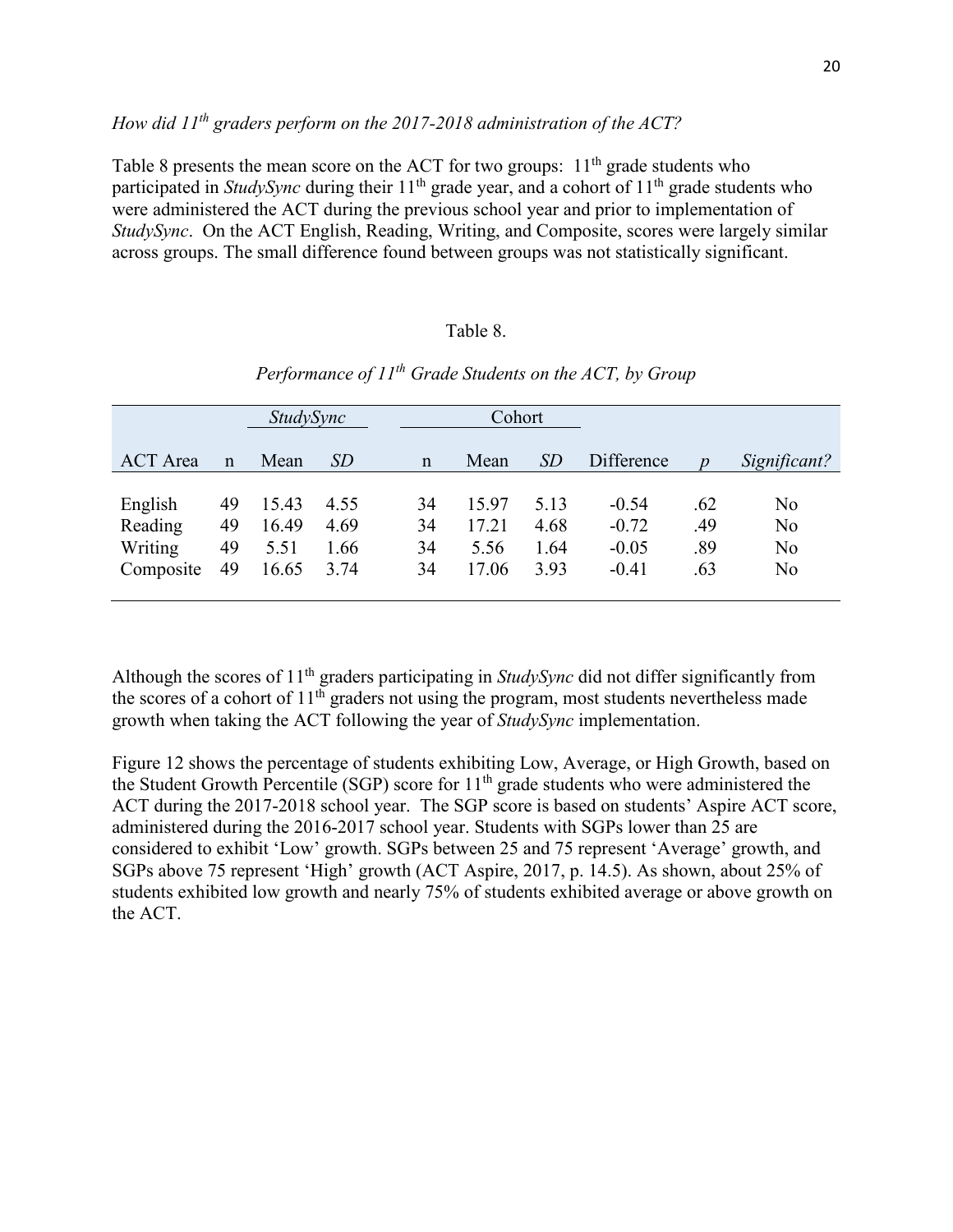

*Figure 12.* Percentage of 11<sup>th</sup> graders exhibiting low and average to above growth on the ACT, based on their SGP calculated from students' previous performance on the ACT Aspire.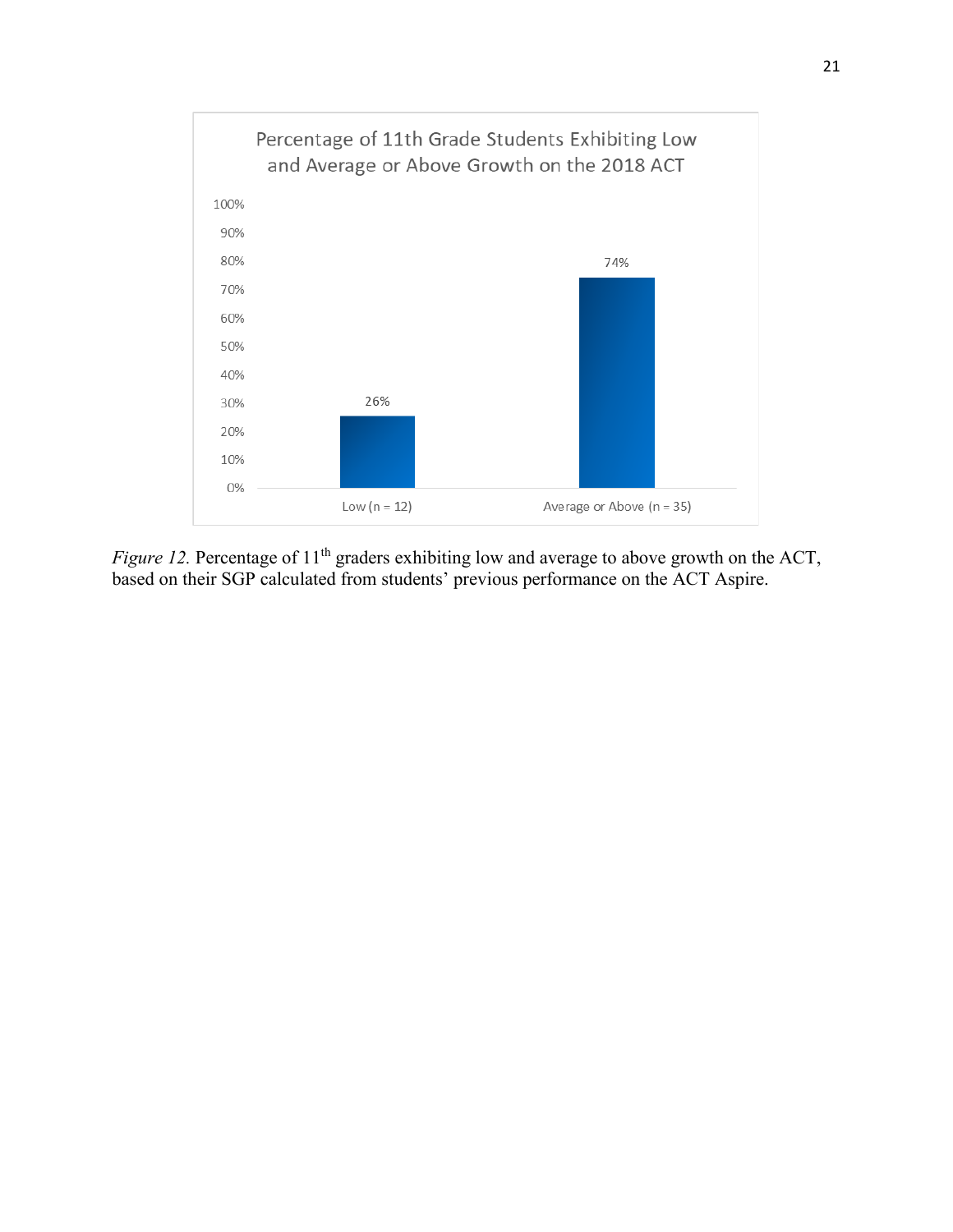## *Discussion*

This study investigated the impact of a first year implementation of *StudySync* on a selected group of high school students. Overall, results were mixed, yet there were some preliminary positive findings. With regard to the STAR Reading assessment, 9<sup>th</sup> graders performed two units higher than expected on the Spring 2018 STAR, and the median percentile was 63, markedly higher than in previous years. Compared to previous cohorts, a higher percentage of  $9<sup>th</sup>$  graders participating in *StudySync* (57%) met the Spring benchmark and exhibited a slightly higher mean SGP. However, the difference between cohorts in the mean gain on the STAR assessment was not significantly different. Ninth graders scored significantly higher than the norm on the Reading component of the ACT Aspire, as well as on the Composite, but did not on the English component. Over half of 9<sup>th</sup> grade, *StudySync* users were found to meet benchmark on the ACT Aspire in English and Reading.

Students in the  $10<sup>th</sup>$  grade appeared to show stronger gains, making over twice the expected growth on the Spring 2018 STAR assessment after participating in *StudySync* than in the two years prior and without such instruction. Further, the mean SGP was higher in 2018 than in the previous year. Nearly half of 10<sup>th</sup> graders participating in *StudySync* met the benchmark on the Spring STAR compared to cohorts, and the mean yearly gain for 10<sup>th</sup> grade *StudySync* users was significantly higher than at least one cohort of students not using the program. Compared to their performance on the ACT Aspire before *StudySync*, 10<sup>th</sup> graders made statistically significant gains on the ACT Aspire English and on the Composite, and the effect size was 'medium'. Tenth graders exceeded the expected gain on the English and on the ACT Aspire Composite, but the gains were not significantly higher than typically expected for students, based on established norms. The majority of 10<sup>th</sup> graders, however, met benchmark gains on the ACT Aspire English and Composite during the 2017-2018 year following *StudySync* implementation.

Scores for 11<sup>th</sup> graders who were administered the ACT in the year of *StudySync* implementation did not perform significantly differently than a cohort of peers who did not participate in *StudySync* and were administered the ACT the year prior. However, about three-fourths of *StudySync* users made Average to Above Average growth on the ACT, based on their performance on the ACT Aspire, administered the year prior.

While there were some compelling results found in the study, there are some notable caveats that must be made when interpreting these findings. Although cohorts of students were utilized to provide a standard of comparison, the groups themselves may not have been equivalent. For example, it is not known whether or not students received special education services, the method in which students were selected for participation, the type of classes in which students were placed (e.g., Honors or Advanced classes or general courses) or the demographics of students. Additionally, an index of fidelity of program implementation and information about the amount of time students spent using the program were absent.

Nevertheless, these findings are worth exploring further, with modifications to the study design. A second year of study, perhaps expanding implementation of *StudySync* is recommended, with the incorporation of an equivalent comparison group and fidelity of implementation data. A second-year study would permit an examination of student outcomes during a 'solid'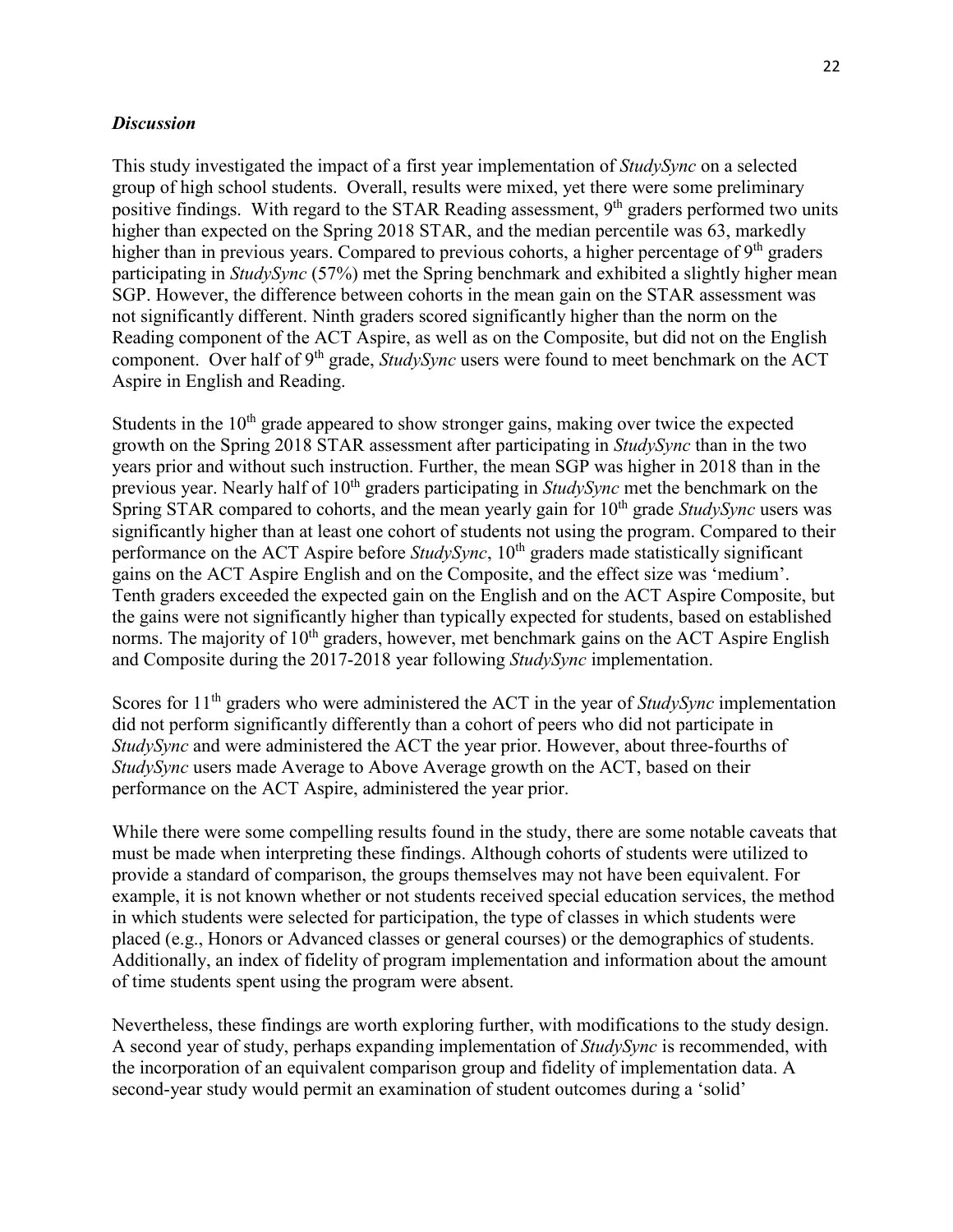implementation of *StudySync*, with first-year implementation "bugs" sorted out. This would also permit a comparison between second-year users of *StudySync* and first year users. Finally, student demographic data would be helpful in determining if there are differential effects for users of varying demographic backgrounds.

DISCLAIMER: Class performance can improve due to a number of factors, including the innate ability and prior education of the students participating, as well as differences among teachers and their pedagogies. We believe that, even taking these factors into account, *StudySync* can contribute to improvements in student outcomes.